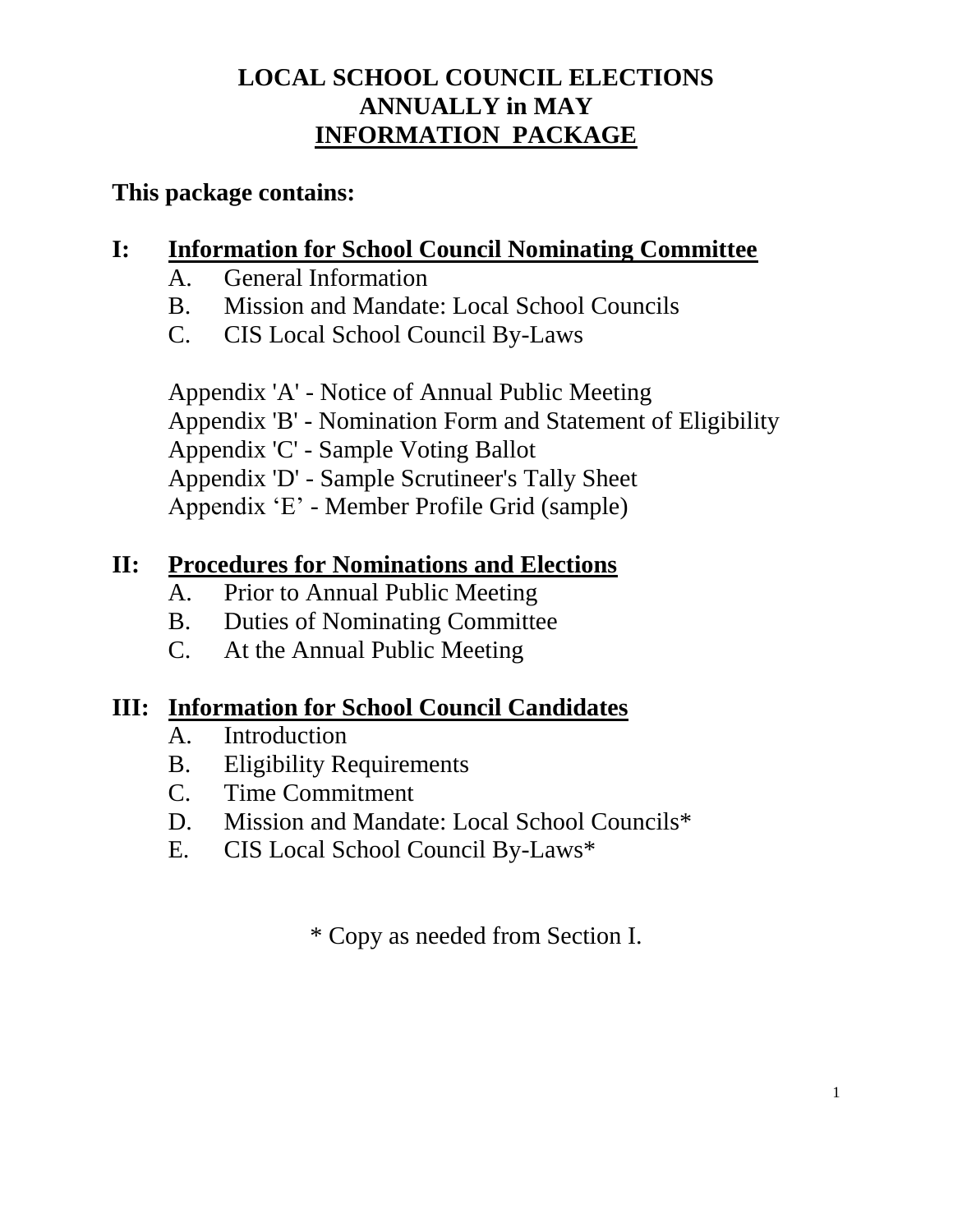# **CATHOLIC INDEPENDENT SCHOOLS, DIOCESE OF VICTORIA**

# **I. INFORMATION FOR SCHOOL COUNCIL NOMINATING COMMITTEE**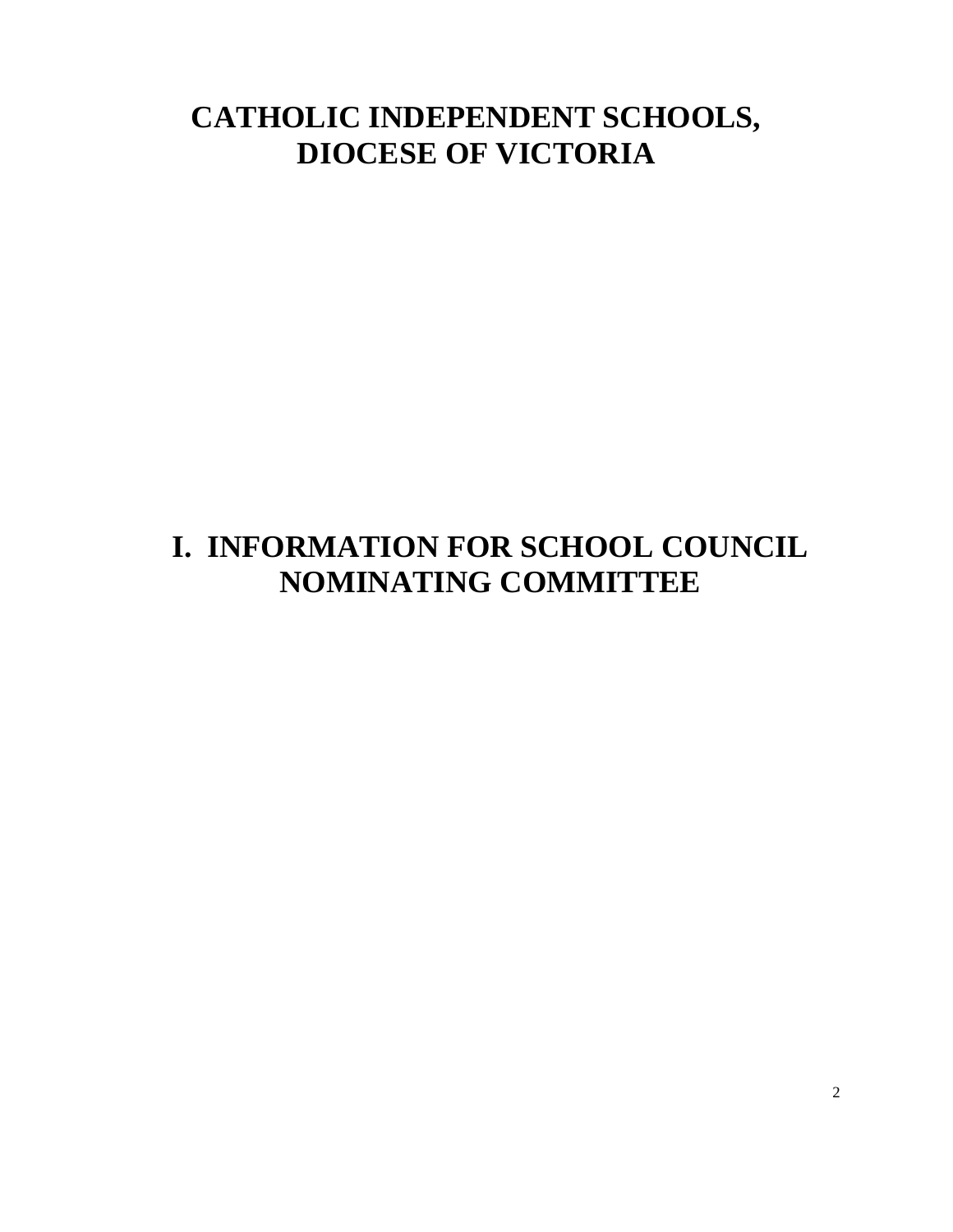# **A. GENERAL INFORMATION FOR NOMINATING COMMITTEE**

- \* a goal of the committee should be to seek candidates who will provide the council with a balanced representation from the community (see attached chart); complete the grid for current members
- \* verify the number of vacancies
- \* determine the number of Catholics that must be elected to meet the two thirds majority requirement
- \* all candidates must complete CIS Nomination Form (appendix 'B')
- \* ensure that information is advertised widely through parish(es) and school (appendix 'A')
- \* candidates should be given a copy of the information for Local School Council Candidates
- \* check carefully that candidates meet eligibility requirements. If there is doubt further verification must be sought.
- \* complete eligibility form and attach to nomination form
- \* establish a system for registering voters at the annual public meeting (e.g. school list and parish list)
- \* appoint scrutineers these may be members of the nominating committee
- N.B. 1. All terms for local school council members are for three years with one third of the positions being open each year.
	- 2. The number of elected members should be in multiples of three. The ideal number is six, but may vary according to local practice.
	- 3. Nomination forms, eligibility slips and Register of Voters should be kept on file in the school for a 12-month period. Ballots should be destroyed by the scrutineers.

(For further information see **Called To Serve**, Ch. 9, and Local School Council By-Laws)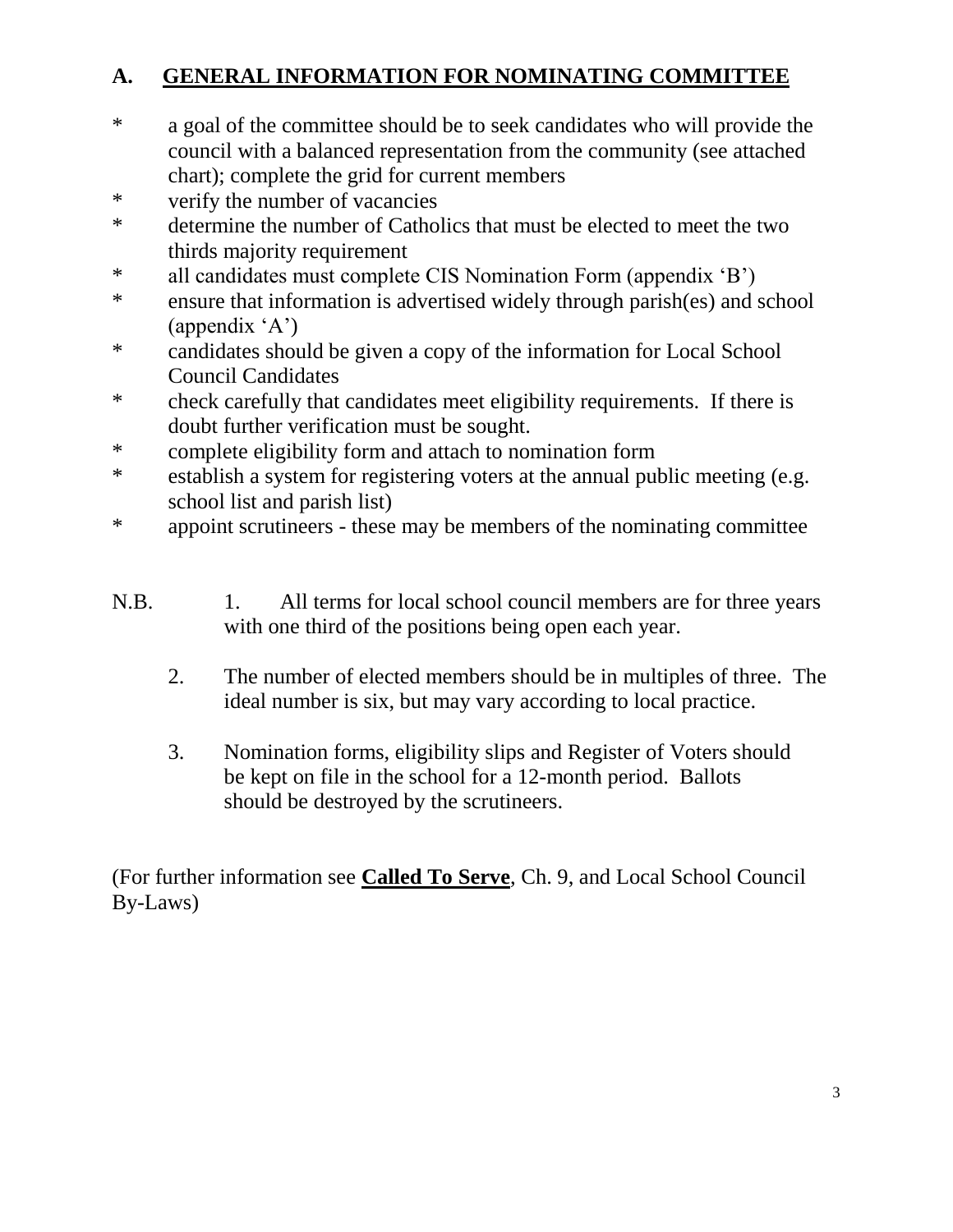### **B. MISSION AND MANDATE**

## **LOCAL SCHOOL COUNCILS**

#### **Based on the following assumptions:**

- The Board of Directors has the overall responsibility and authority for the establishment and maintenance of the administration of the Catholic Schools in the Victoria Diocese.
- The local school council can only exercise its authority through a duly constituted meeting of the council.

#### **The role of the local school council is:**

- **1.** To further the knowledge and appreciation within the local Catholic community of the goals and objectives of Catholic education established by the Board of Directors.
- **2.** To reflect the unique character of the local Catholic community and advise the Superintendent of local issues and concerns.
- **3.** To develop local policies relating to the functioning of the school and to evaluate the effectiveness of these policies.
- **4.** To develop plans in consultation with members of the school community to meet current and future needs of the school.
- **5.** To be responsible for the financial operations of the school in accordance with the financial policies and procedures of the CISDV Board of Directors.
- **6.** To actively seek financial support for the school.
- **7.** To be responsible for issues relating to school property, grounds and transportation.
- **8.** To deal with student disciplinary problems referred by the principal in accordance with approved policies and procedures.
- **9.** To consider formal grievance appeals on matters affecting staff and students in accordance with approved policies and procedures.
- **10.** To direct issues and concerns from parents and the parish community through the proper channels.
- **11.** To encourage the activities of the parent advisory committee.
- **12.** To promote communication with staff through the staff advisory committee.
- **13.** To foster good relations between all members of the local school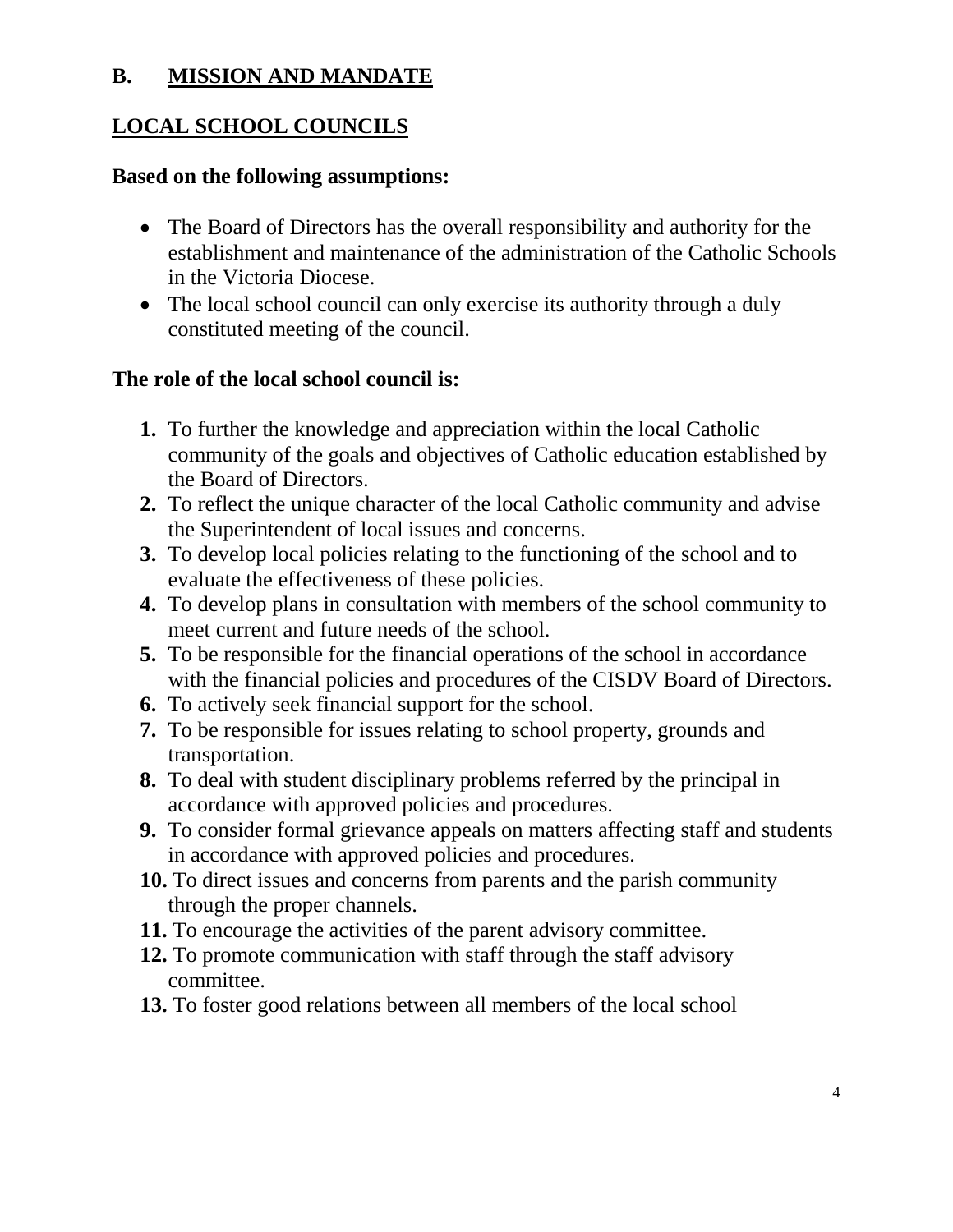community, between the school and parish(es), as well as between the school and the diocesan authorities, through an effective system of communication.

- **14.**To foster participation of the local Catholic community in the school.
- **15.**To evaluate the performance of the council on an annual basis.
- **16.** To support the role of the principal without getting involved in the day to day operation of the school.

## **TERM:**

3 years to a maximum of two (2) consecutive terms

## **REQUIREMENT:**

Two thirds of the elected members must be Catholic and participating members of a Catholic parish community. The Chairperson must be Catholic and a participating member of a Catholic parish community.

Candidates for election must be 19 years of age or older and:

- be a member of the Catholic parish(es) or
- a parent or legal guardian of a student of the school, and
- not be student at the school, be an employee or a member of the immediate family of an employee of the school.

| <b>COMPOSITION:</b> | Pastor              | ex-officio |
|---------------------|---------------------|------------|
|                     | Principal           | ex-officio |
|                     | 6-9 elected members |            |

## **DEFFINITION OF IMMEDIATE FAMILY**

An immediate family member includes parents, brothers, sisters, children, fatherin-law, mother-in-law, sister-in-law, brother-in-law, and any other relatives who are financially supported.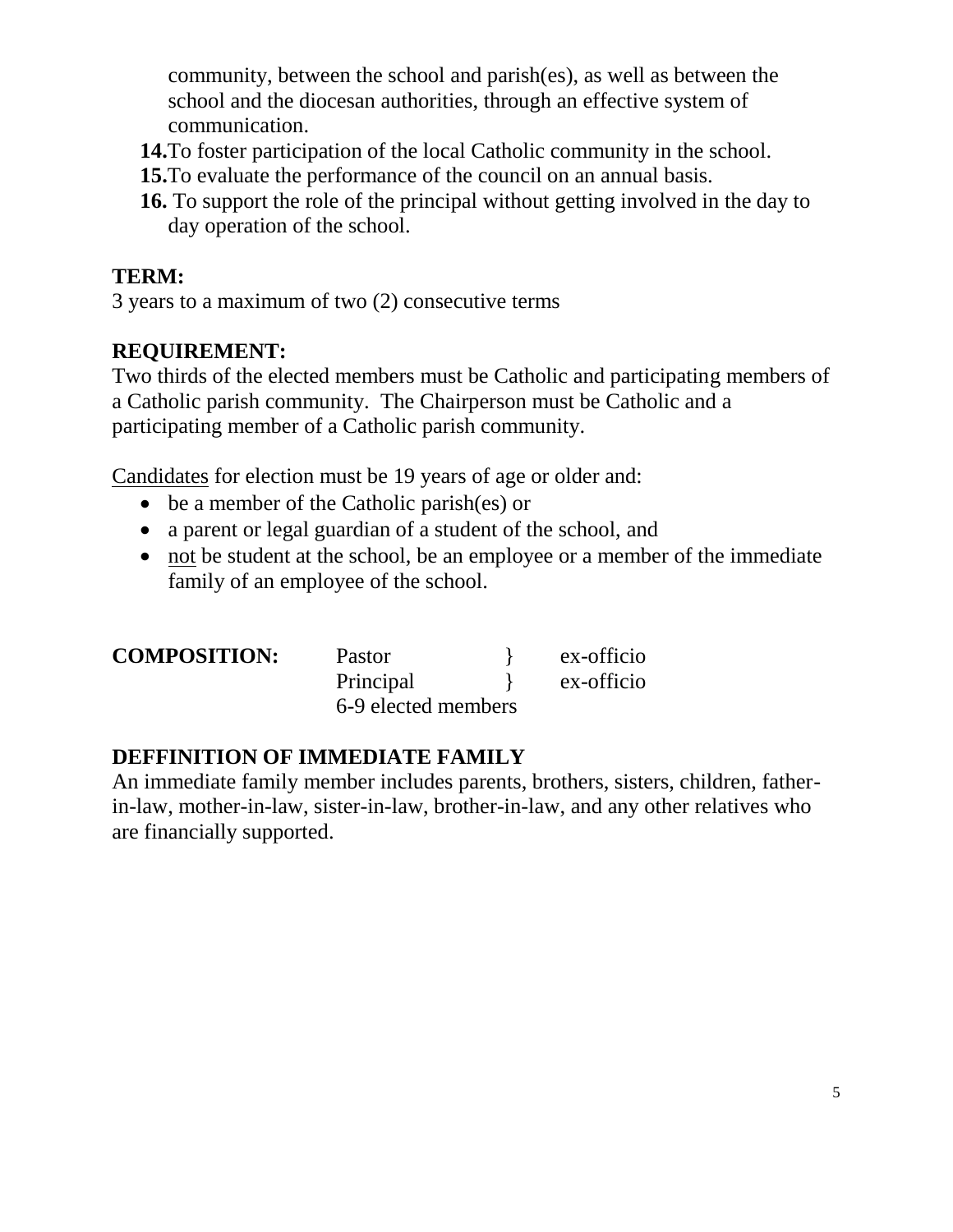## **C. LOCAL SCHOOL COUNCIL BY-LAWS**

Each local school council is constituted by authority of the Catholic Independent Schools Diocese of Victoria and the terms of governance set out in the Mission and Mandate for Catholic Independent Schools of the Diocese of Victoria.

#### **Article 1: DEFINITIONS**

In these terms of reference the following definitions apply:

- 1.1 The use of "shall" and "may"
	- "shall" indicates "required action"
	- "may" indicates "discretionary action"
- 1.2 Parish(es)

"School parish" indicates the parish in which the school is located and which the school has been associated with since its inception.

"Supporting parishes" refers to regional schools supported by a number of parishes.

- 1.3 C.I.S.D.V. refers to the Catholic Independent Schools of the Diocese of Victoria, a society incorporated under the Society Act (Independent School Act 1989).
- 1.4 Immediate Family refers to spouse, father, mother, and children of candidate.
- 1.5 Local Catholic community refers to parishes served by the school.

#### **Article 2: OBJECTIVES OF THE COUNCIL**

- 2.1 To foster the full moral and educational development of our children within the framework of a Catholic environment and philosophy, and to encourage the development of true Christian values.
- 2.2 To further the knowledge and appreciation within the local Catholic community of the goals and objectives of Catholic education established by the Board of Directors
- 2.3 To reflect the unique character of the local Catholic community and advise the Superintendent of local issues and concerns.
- 2.4 To develop local policies relating to the functioning of the school in accordance with policies and procedures of the Board of Directors and to evaluate the effectiveness of these policies.
- 2.5 To develop plans in consultation with members of the school community to meet current and future needs of the school.
- 2.6 To be responsible for the financial operations of the school in accordance with the financial policies and procedures of the Board of Directors.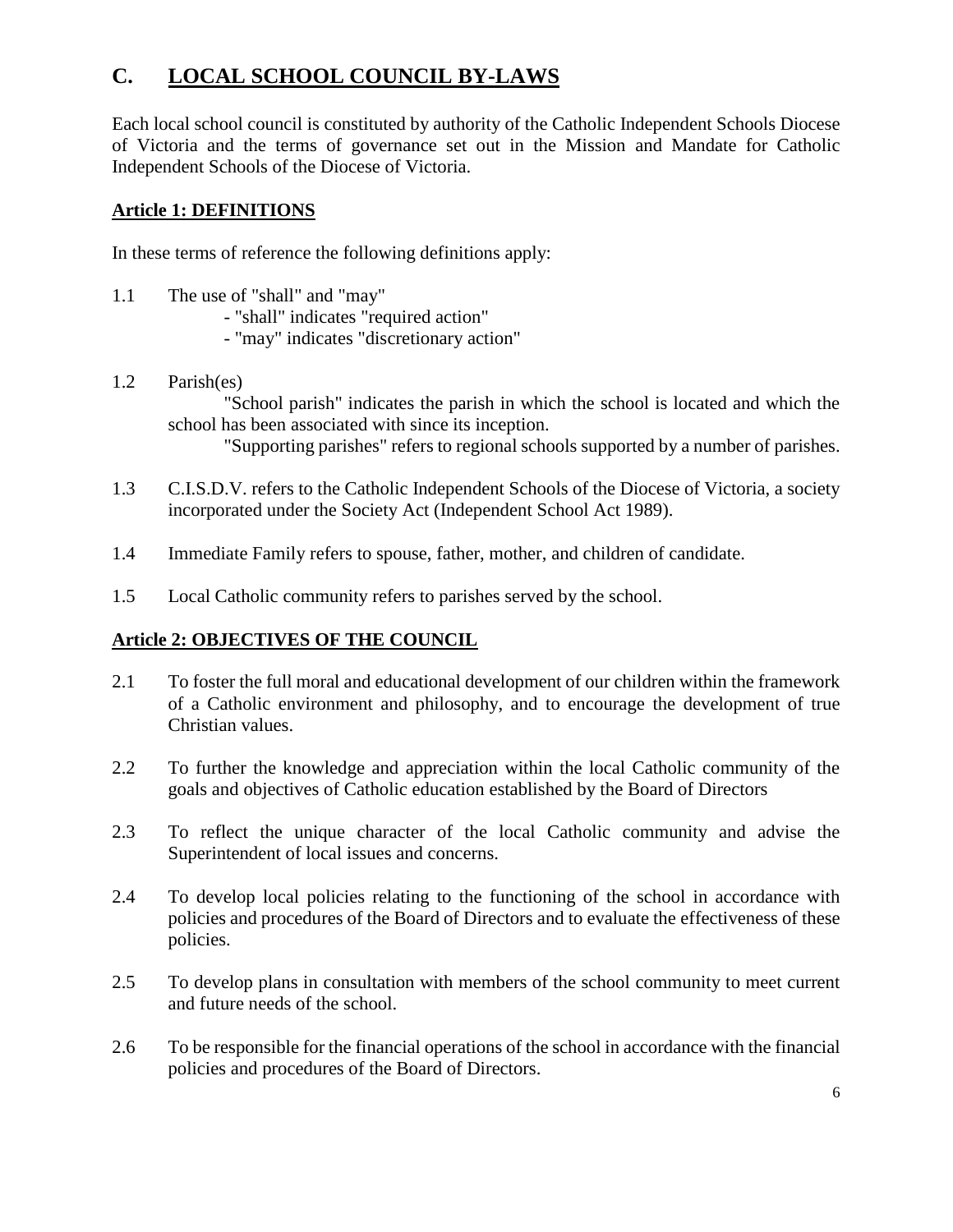- 2.7 To actively seek financial support for the school.
- 2.8 To be responsible for issues relating to school property, grounds and transportation.
- 2.9 To foster good relations between all members of the local school community, between the school and parish(es), as well as between the school and the diocesan authorities, through an effective system of communication.
- 2.10 To foster participation of the local Catholic community in the school.
- 2.11 To represent the school in all dealings with the C.I.S.D.V. and other supportive and related organizations, in particular the local Catholic community which the school serves.

#### **Article 3: POWERS AND DUTIES OF THE COUNCIL**

The powers and duties of the council are subject to the provisions of the Mission and Mandate (1994) and the policies and regulations issued from time to time by the Catholic Independent Schools Board of Directors on behalf of C.I.S.D.V. The council shall:

- 3.1 Ensure the school curricula reflects the Catholic philosophy of education outlined by the Diocese, "The Statement of Philosophy of Catholic Education" (B.C. Bishops 1994) and the Mission Statement of C.I.S.D.V. (1992).
- 3.2 Prepare each year an operating budget, a copy of which shall be submitted to the Board of Directors prior to April 30th of the previous fiscal year. This information shall be made available and interpreted to the Parish Council upon request. Each fiscal year shall begin on July 1st and end on June 30th of the following year.
- 3.3 Comply with C.I.S.D.V. policies and procedures in matters pertaining to school property and capital costs.
- 3.4 Designate a council member to attend parish council meetings (except St. Andrew's Regional High School).
- 3.5 Participate in the selection of:
	- a) teachers
	- b) support staff
	- c) other employees
	- d) new administrators
- 3.6 Promote the academic and religious development of teachers.
- 3.7 Establish student admission and dismissal policies.
- 3.8 Deal with individual student disciplinary problems referred by the Principal.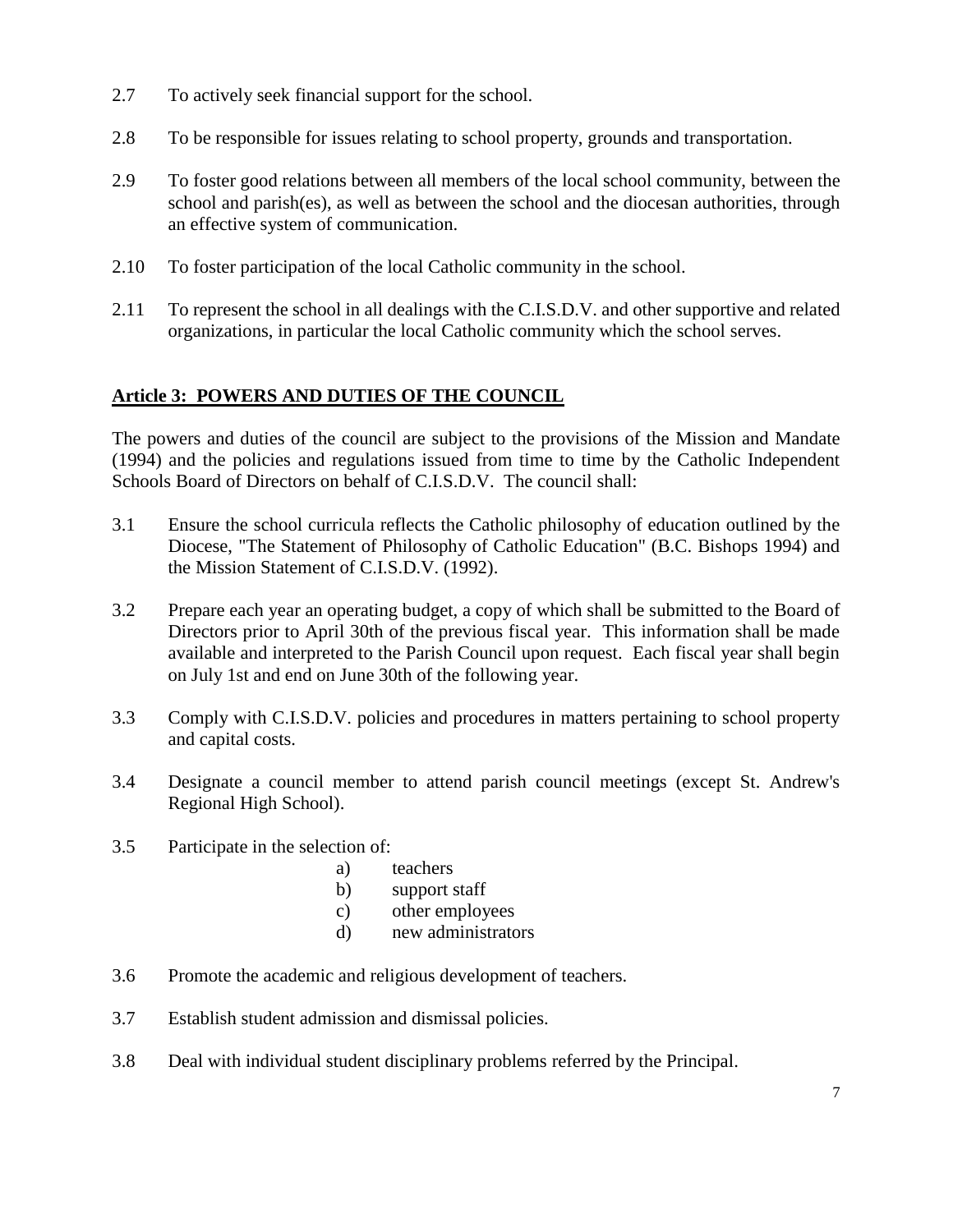- 3.9 Receive and consider appeals and complaints from parents, provided that these are submitted in writing.
- 3.10 Foster good relations between students, parents, employees, council members, the parish community, and the community at large.
- 3.11 Formulate policies and regulations for the purpose of carrying out the affairs of the council.
- 3.12 Monitor and evaluate on a continuing basis the relevancy of all policies and regulations previously established.
- 3.13 To consider formal grievance appeals on matters affecting staff and students in accordance with approved policies and procedures of the Board of Directors.
- 3.14 To direct issues and concerns from parents and the parish community through the proper channels.
- 3.15 To encourage the activities of the parent advisory committee.
- 3.16 To promote communication with staff through the staff advisory committee.
- 3.17 To evaluate the performance of the council on an annual basis.
- 3.18 To support the role of the principal without getting involved in the day to day operation of the school.

#### **Article 4: COMPOSITION OF THE COUNCIL**

- 4.1 The Pastor shall be an ex-officio member of the council without voting privilege and shall have discretionary authority in matters of faith, morals and Church law, subject to an appeal to the Bishop.
- 4.2 The principal of the school shall be an ex-officio member of the council without voting privileges.
- 4.3 A minimum of six and maximum of nine other members shall be elected in the manner prescribed by the by-laws of the council. Elected members and any person appointed under 4.6 shall have voting privileges.
- 4.4 Two thirds of the elected members must be Catholic and a participating members of a Catholic parish community.
- 4.5 The Chairperson must be Catholic and a participating member of a Catholic parish community.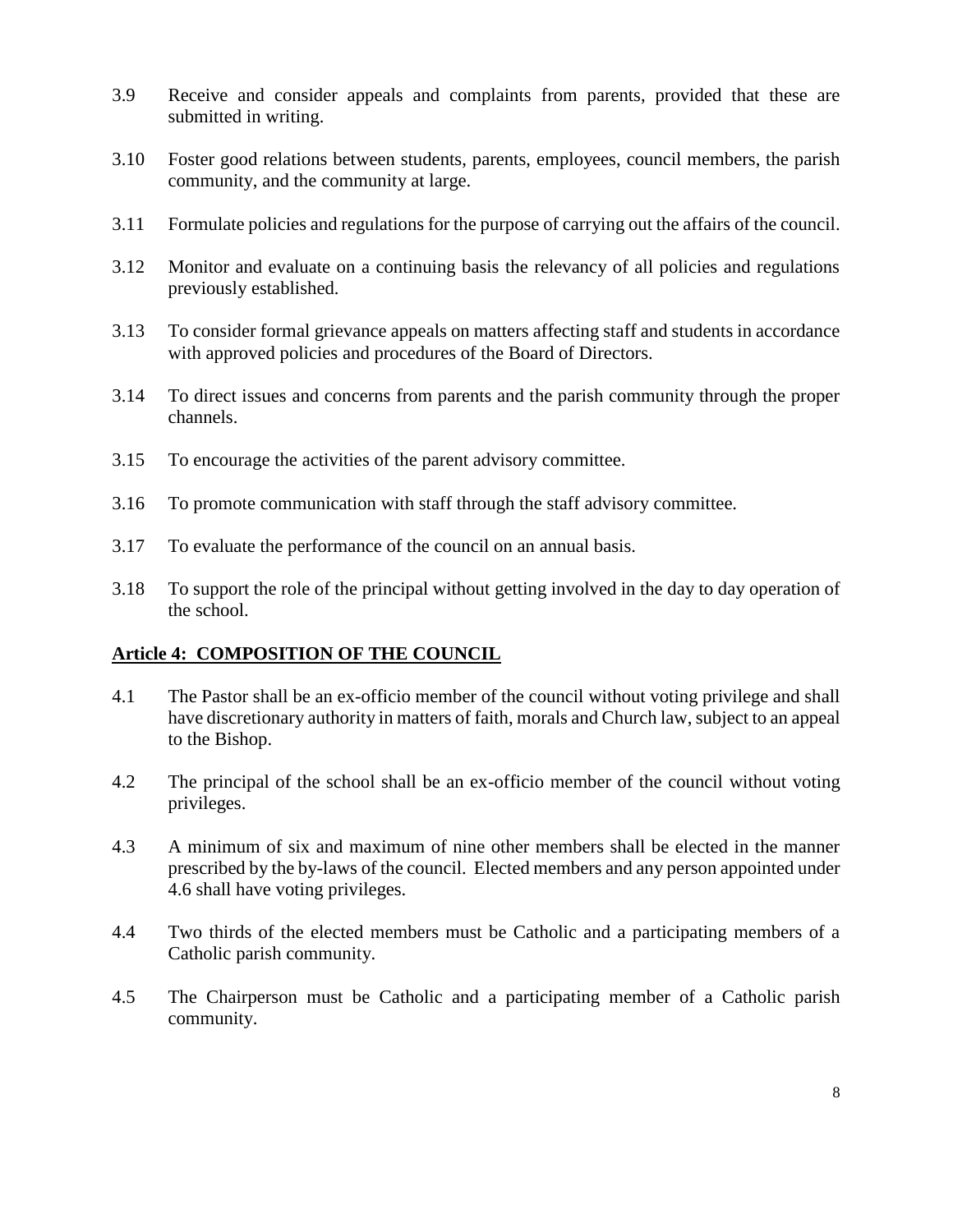- 4.6 In the event of a vacancy in an elected position on the council, the remaining council members may appoint an eligible person to fill the position for the remaining term of the aforementioned vacancy;
- 4.7 In schools having a substantial enrolment of First Nations students, the First Nations population shall be invited to seat at least one member on the council. Such member(s) shall have voting privileges.

#### **Article 5: OFFICERS OF THE COUNCIL**

- 5.1 The officers of the council shall be the chairperson, vice-chairperson, secretary and treasurer. They shall be selected by the voting members from their membership at the June meeting of the council each year.
- 5.2 The chairperson shall preside at all the meetings, appoint the heads of all committees from the council membership and shall perform such other duties as shall be required by the council from time to time.
- 5.3 The vice-chairperson shall preside at meetings in the absence of the chairperson and shall assist the chairperson as required.
- 5.4 The secretary shall perform such duties as prescribed by the council and shall ensure that minutes of council meetings are recorded and distributed.
- 5.5 The treasurer shall perform such duties as prescribed by the council and shall ensure the financial records of the school are maintained in accordance with the policies of the  $C.I.S.D.V.$
- 5.6 Members of the council shall be expected to head sub-committee(s) to include as a minimum: Finance, Human Resources, Nominating, Grounds and Maintenance.
- 5.7 Individual council members shall not involve themselves in the daily operation of the school and the assigned functions of the principal and teachers.

#### **Article 6: MEETINGS OF THE COUNCIL**

- 6.1 Meetings of the council shall be held monthly during the school term, the time and day to be set by the council, and at such other times that may be required by the chairperson or at the request of two or more members of the council.
- 6.2 A majority of the voting members of the council shall constitute a quorum.
- 6.3 Any council member who fails to attend three meetings in any one school year shall forfeit his position on the council. The member must have received appropriate notification of the meetings and not been formally excused from the meetings by the chairperson. The resulting vacancy shall be filled according to the procedure defined in "Composition of Council".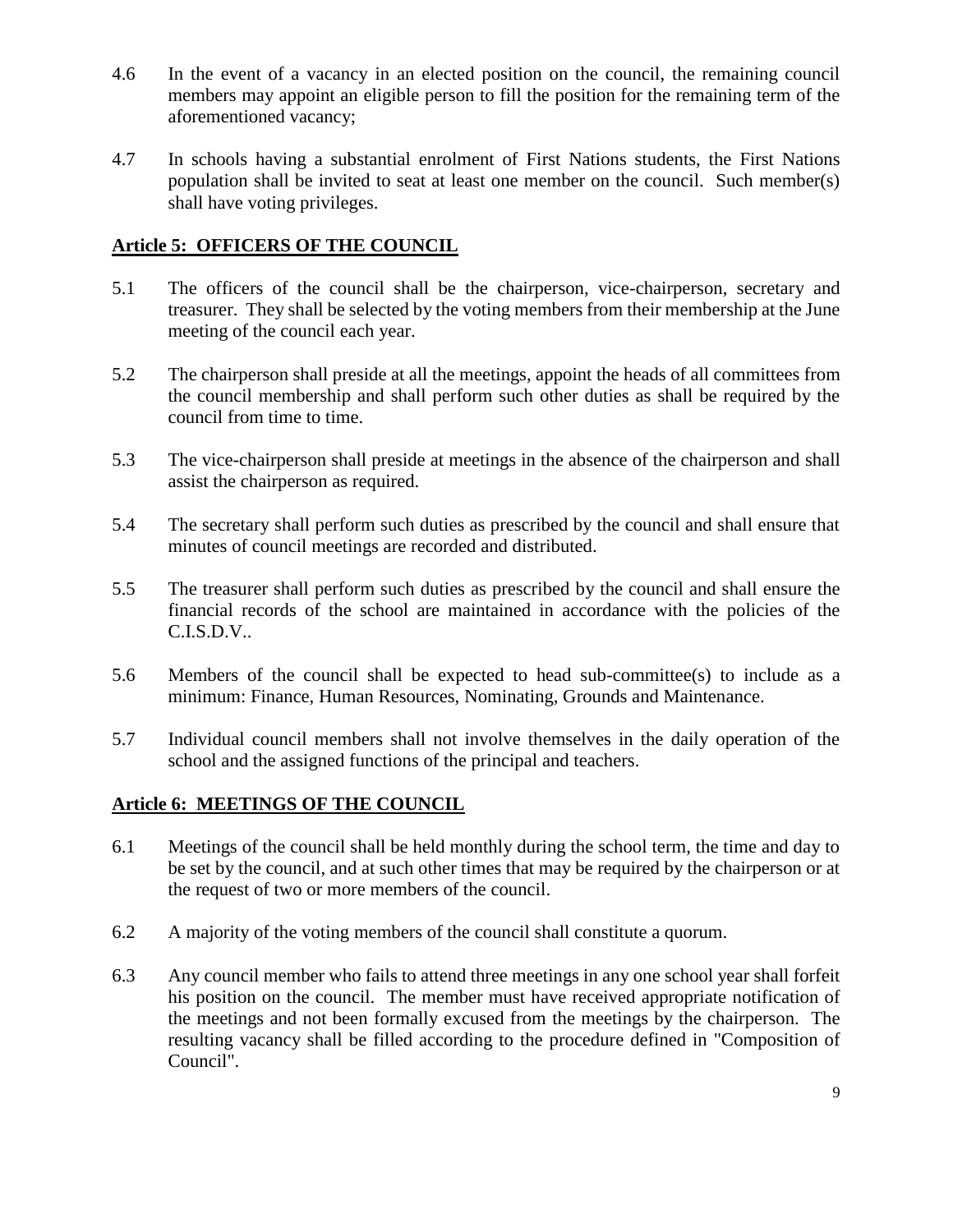- 6.4 Interested parties may attend council meetings.
- 6.5 The council may hold meetings or portions of meetings "in camera" to discuss matters of a sensitive nature. Decisions approved at "in-camera" sessions are recorded as separate minutes and marked CONFIDENTIAL. Copies of these minutes are collected and filed in the school confidential file.
- 6.6 Individual persons or delegations wishing to be heard by the council must make their request in writing, at least two days prior to the meeting.
- 6.7 In cases where emergency action must be taken within the school system and where the council has provided no guidelines for administrative action, the chairperson of the council shall have power to act, but such decisions shall be subject to review by the council at its next meeting. It shall be the duty of the chairperson to inform the council promptly of such action.
- 6.8 Any proceedings not included herein will be according to the current edition of "Roberts Rules of Order" (Newly revised).
- 6.9 The principal shall be required to attend all regular meetings of the council except any meeting, or portion of a meeting, that deals with matters relating to the principal's terms of employment.

#### **Article 7: IMMUNITY OF COUNCIL MEMBERS**

7.1 Every council member shall be deemed to have assumed office on the express understanding and agreement and condition that members of the council, and their heirs, executors and administrators and estate respectively, shall from time to time and at all times be indemnified and saved harmless out of the funds of the C.I.S.D.V. and its heirs, all costs, charges and expenses whatsoever which such member sustains or incurs in or about any action, suit or proceedings which is brought commenced or prosecuted against that member for respect of any act, deed, matter or thing whatsoever made, done or permitted by that member or any other member or members in or about the execution of the duties of his or her office, and also from and against all other costs, charges and expenses sustained or incurred in or about or in relation to the affairs thereof except such costs, charges or expenses as are occasioned by the member's own wilful neglect or default.

#### **Article 8: ANNUAL PUBLIC MEETING**

8.1 The Annual Public Meeting of the school shall be held in May for the exclusive purpose of receiving reports and electing new members. Written reports shall be presented by the council chairperson and committee chairpersons. Elections of new council members shall be held at this meeting in accordance with these by-laws. No additional business will be conducted.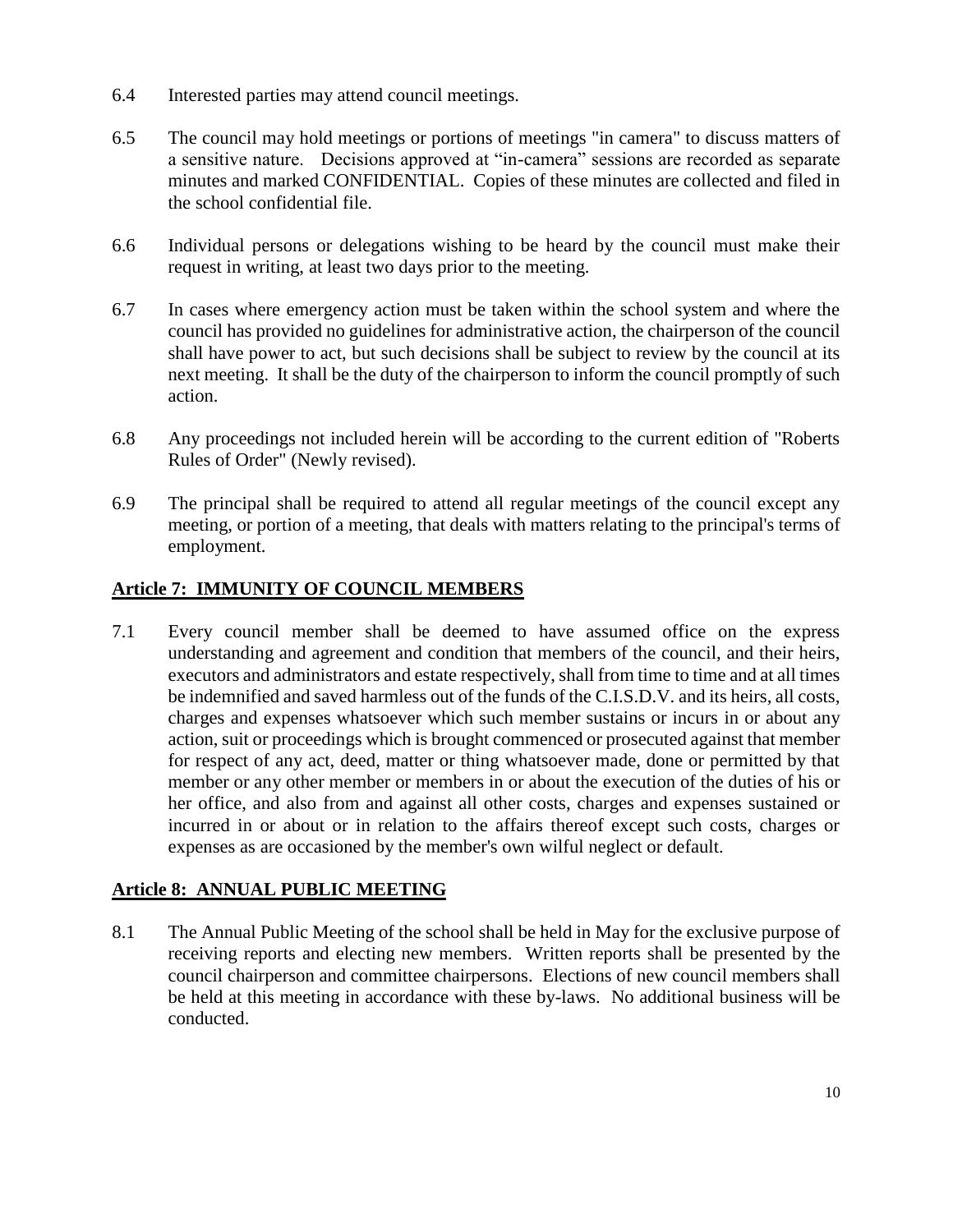#### **Article 9: ELECTION OF COUNCIL MEMBERS**

- 9.1 Members shall be elected for a three-year term; one third of the council to be elected each year.
- 9.2 Candidates for election shall meet the following requirements:

| the  | <b>or</b> | supporting parish(es)<br>∗<br>a parent or legal guardian with a child enrolled in<br>school and of legal voting age in the province of |
|------|-----------|----------------------------------------------------------------------------------------------------------------------------------------|
| B.C. | ∗<br>∗    | not be an employee, nor a member of the immediate family<br>of an employee of the school<br>not be a student at the school.            |

- 9.3 Two thirds of the elected members must be Catholic and participating members of a parish community.
- 9.4 An elected member to the council may serve no more than six consecutive years. A person who has served on the council shall be eligible for election to it after the expiration of one year following the completion of his/her last year of service on the council.
- 9.5 An eligible voter is a person who has attained the legal voting age in the province of B.C. and is either:

|     | ∗ | a member of the Catholic parish(es),                        |
|-----|---|-------------------------------------------------------------|
| -or | ∗ | a parent or legal guardian of a child attending the school, |
| -or | ∗ | a member of the staff of the school                         |

- 9.6 Five weeks prior to the Annual Public Meeting the council shall:
	- a) Set and publicise in the parish(es) and the school, the date, time and location of the Annual Public Meeting (Appendix `A');
	- b) Make known that any persons eligible to vote may nominate candidates to the council by following the procedure set forth here under:
		- i. Nominations must be submitted in writing on the prescribed nomination form and signed by the nominee (Appendix `B');
		- ii. The nominations must be co-signed by two other eligible voters;
		- iii The completed nomination form must be in the hands of the Nominating Committee three weeks prior to the annual meeting. The Nominating Committee shall verify the eligibility of the nominees.
- 9.7 The Nominating Committee is appointed by the council and shall be composed of: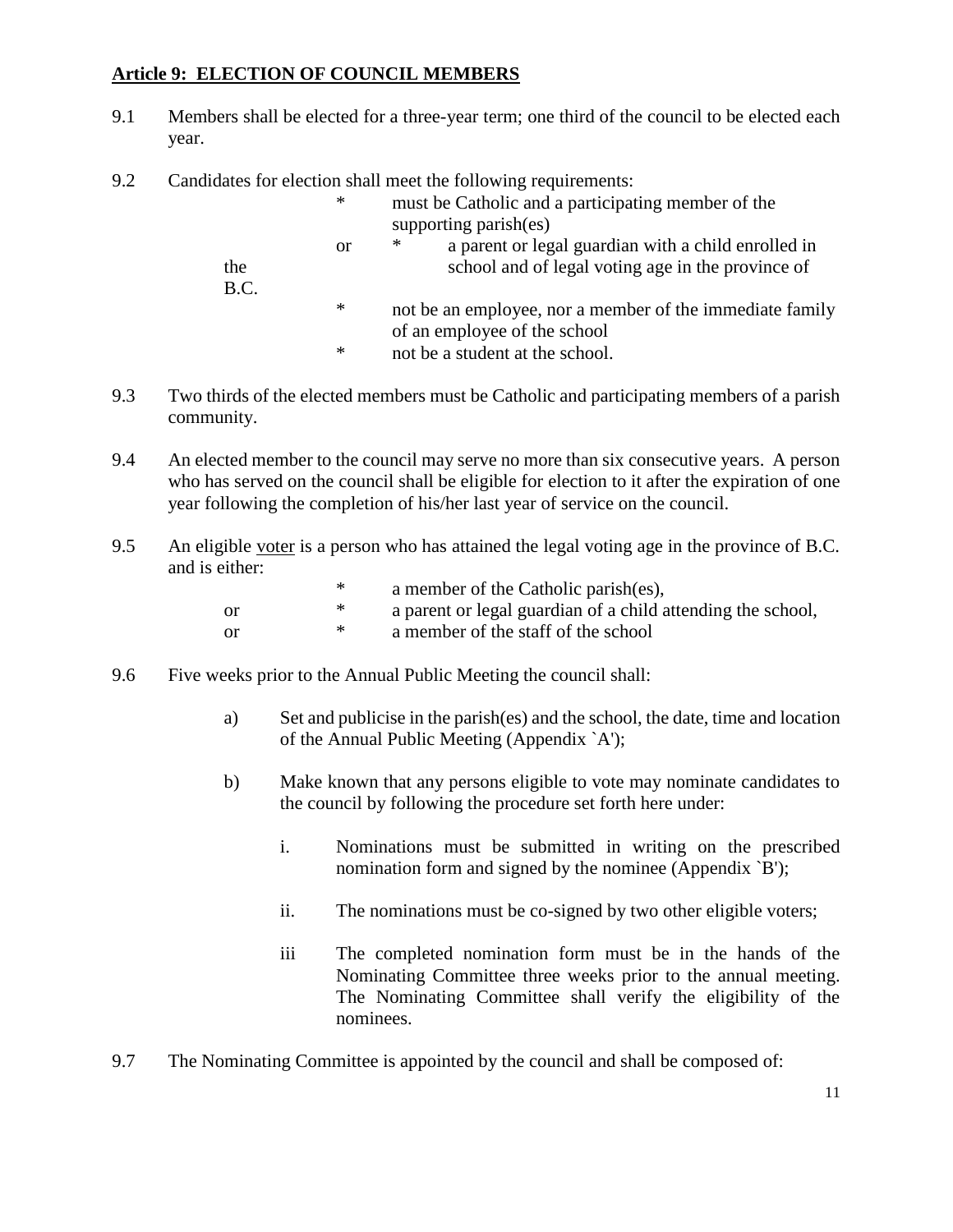- \* a chairperson (who shall be an elected council member),<br>
\* the parish priest (or priest's representative)
- \* the parish priest (or priest's representative),<br> $*$  two other appointes
- two other appointees
- 9.8 Two weeks prior to the date of the Annual Public Meeting, the slate of nominees shall be published through the school and parish(es). This announcement shall include a short biographical sketch for each nominee indicating general background and relevant experience.
- 9.9 At the Annual Public Meeting the candidates for election to the council may give a brief speech or have a statement read on their behalf.
- 9.10 Voting shall take place at the Annual Public Meeting. Advanced polls are permissible at the discretion of the Local School Council on an annual basis. Proxy votes are not permissible.
- 9.11 Voting shall be by secret ballot with the names of candidates listed in alphabetical order. Voters shall be entitled to only one ballot (Appendix `C').
- 9.12 Scrutineers, selected by the Nominating Committee, shall ensure correct voting procedures are followed.
- 9.13 The candidate(s) with the largest number of votes shall be declared elected to the council subject to the provisions of 9.3.
- 9.14 In the event of a tie vote, new ballots shall be issued for the tied candidates and the candidate with the largest number of votes on this ballot shall be declared elected. A further tie shall be determined by a coin toss between the tied candidates.
- 9.15 Newly elected members shall assume office at the regular monthly meeting of the council in June.

#### **Article 10: AMENDMENTS TO BYLAWS**

10.1 These bylaws can only be amended or rescinded by the Catholic Independent Schools Diocese of Victoria, Board of Directors. Local school councils wishing to make amendments should pass a motion to this effect and present it to the CISDV Board of Directors through their appointed representative.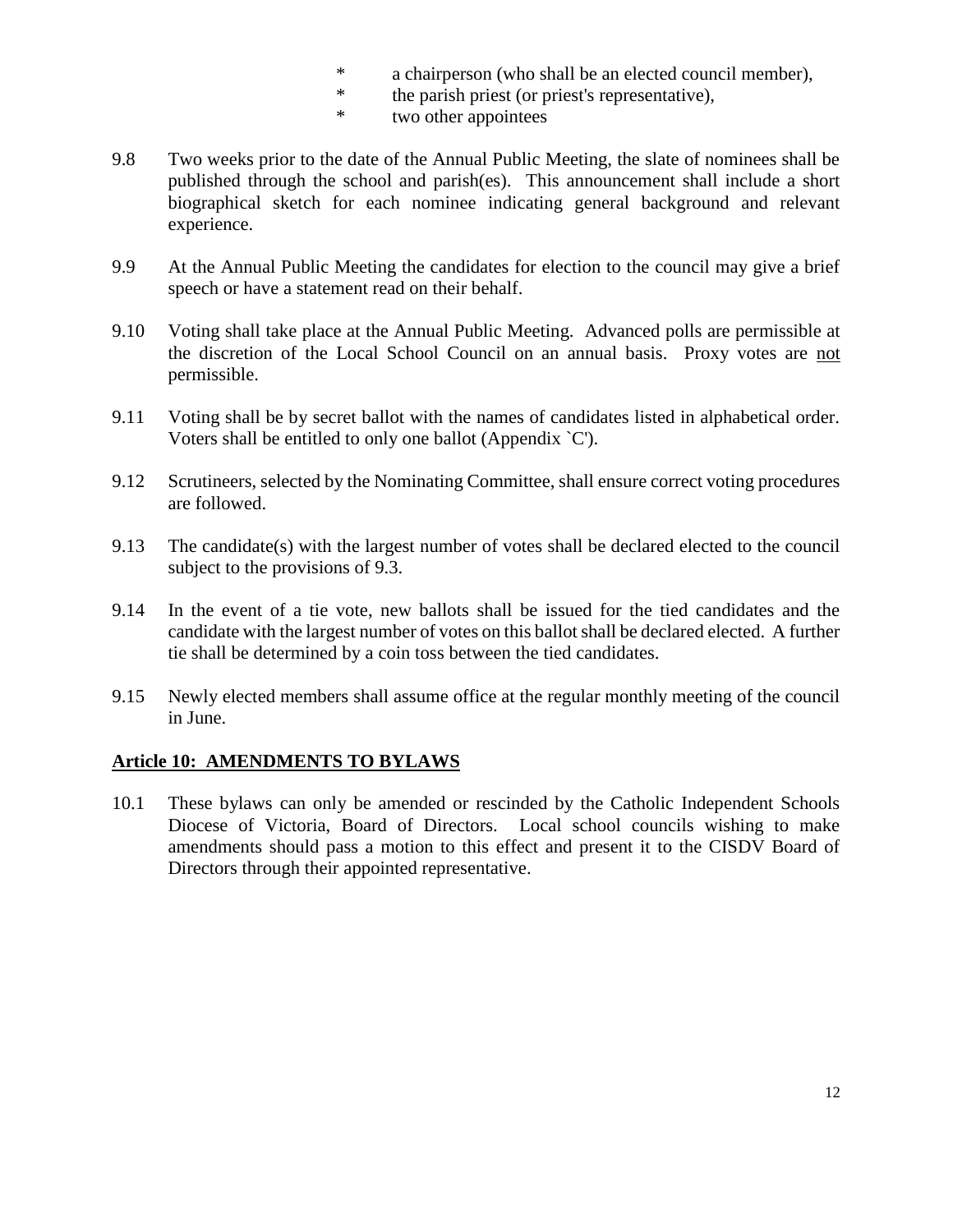#### **SCHOOL NAME**

#### **NOTICE OF ANNUAL PUBLIC MEETING AND ELECTION OF MEMBERS TO THE SCHOOL COUNCIL.**

**Date:**

**Time:**

**Place:**

#### **CANDIDATES FOR THE SCHOOL COUNCIL WILL HAVE AN OPPORTUNITY TO BRIEFLY ADDRESS THE MEETING PRIOR TO THE VOTING.**

#### **POSITIONS AVAILABLE**:

e.g. ( ) positions for a three (3) year term.

At least positions must be filled by members of the supporting Parish(es).

#### **NOMINATION PROCEDURE**:

| Nominations will be accepted by the Nominating Committee care of |                   |     | school |
|------------------------------------------------------------------|-------------------|-----|--------|
| office from                                                      | until $3:00$ p.m. | ZU. |        |

Nominations consist of a completed nomination form (available at the school office) which is to be signed by the candidate and by two (2) other eligible voters.

Candidates for election must be 19 years of age or older and:

- be a member of the Catholic parish(es) OR
- a parent or legal guardian of a student of the school, AND
- not be student at the school, be an employee or a member of the immediate family of an employee of the school.

Eligible voters must be 19 years of age or older and:

- be a member of the Catholic parish(es) OR
- a parent or legal guardian of a student of the school, OR
- a member of the staff of the school.

Further regulations governing School Council elections are available at the school office.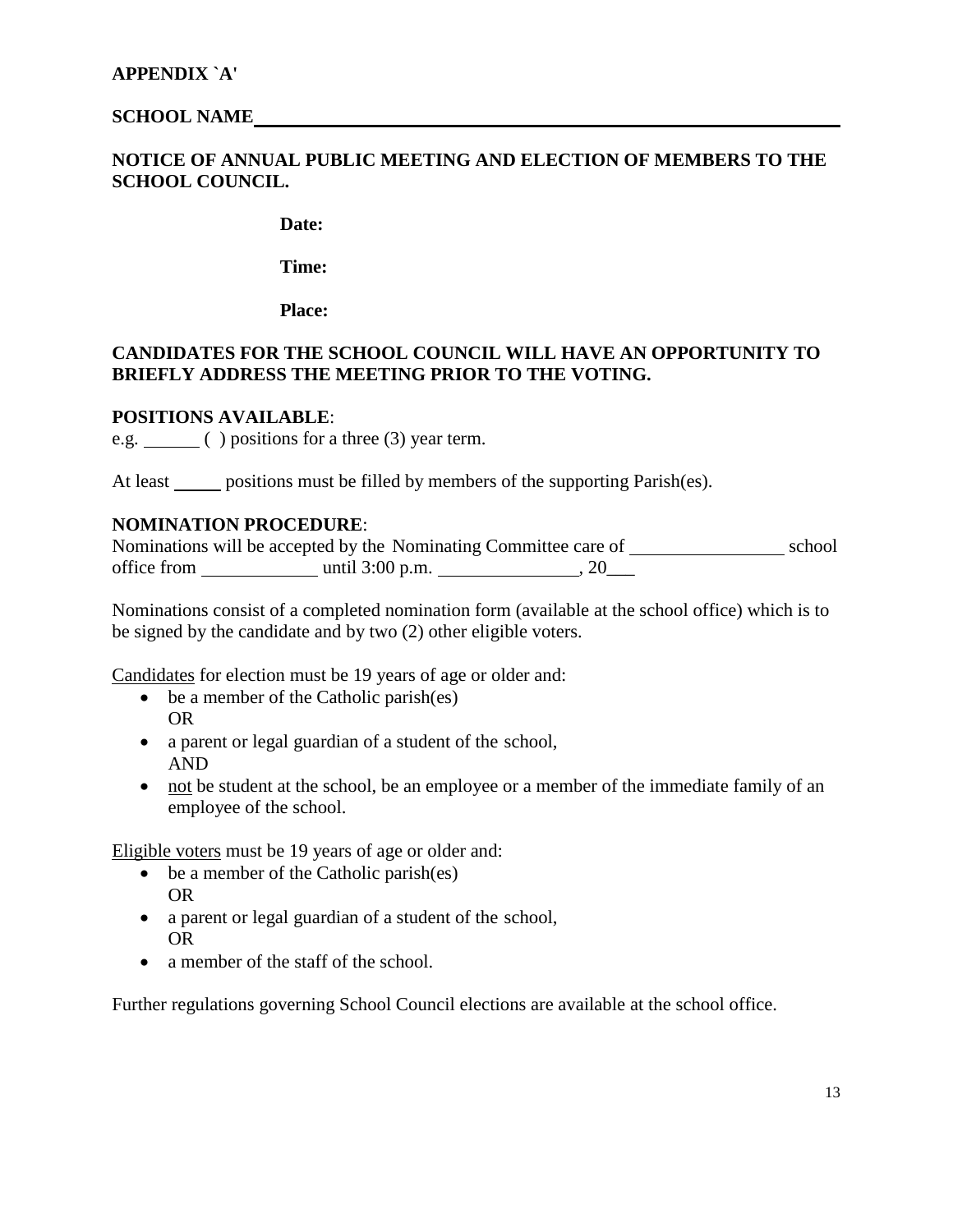| <b>APPENDIX `B'</b>      |                                               |                                                |             |                                                                                             |
|--------------------------|-----------------------------------------------|------------------------------------------------|-------------|---------------------------------------------------------------------------------------------|
|                          | <b>SCHOOL NAME</b>                            |                                                |             |                                                                                             |
|                          |                                               | <b>SCHOOL COUNCIL ELECTIONS</b>                |             |                                                                                             |
|                          |                                               | <b>NOMINATIONS 20</b>                          |             |                                                                                             |
|                          |                                               |                                                |             |                                                                                             |
|                          |                                               |                                                |             |                                                                                             |
|                          | I am nineteen (19) years of age or older and: |                                                |             |                                                                                             |
|                          |                                               | am a member of Parish(es) or                   |             |                                                                                             |
|                          | school.                                       | a parent or legal guardian of a student of the |             |                                                                                             |
| a student of the school. |                                               |                                                |             | I am not an employee of the school, an immediate relative of an employee of the school, nor |
| appear below.            |                                               |                                                |             |                                                                                             |
| <b>Sponsor</b>           |                                               | <b>Phone</b>                                   | <b>Date</b> |                                                                                             |
| <b>Sponsor</b>           |                                               | <b>Phone</b>                                   | <b>Date</b> |                                                                                             |
| <b>Nominee</b>           |                                               | <b>Phone</b>                                   | <b>Date</b> |                                                                                             |

**The Chairperson of the Nominating Committee, in consultation with other committee members has reviewed eligibility requirements and hereby certifies that the above named is eligible to stand for the office of school council member at School 20\_\_\_\_(year) elections. (completed Statement of Eligibility attached)**

**Chairperson Date Nominating Committee**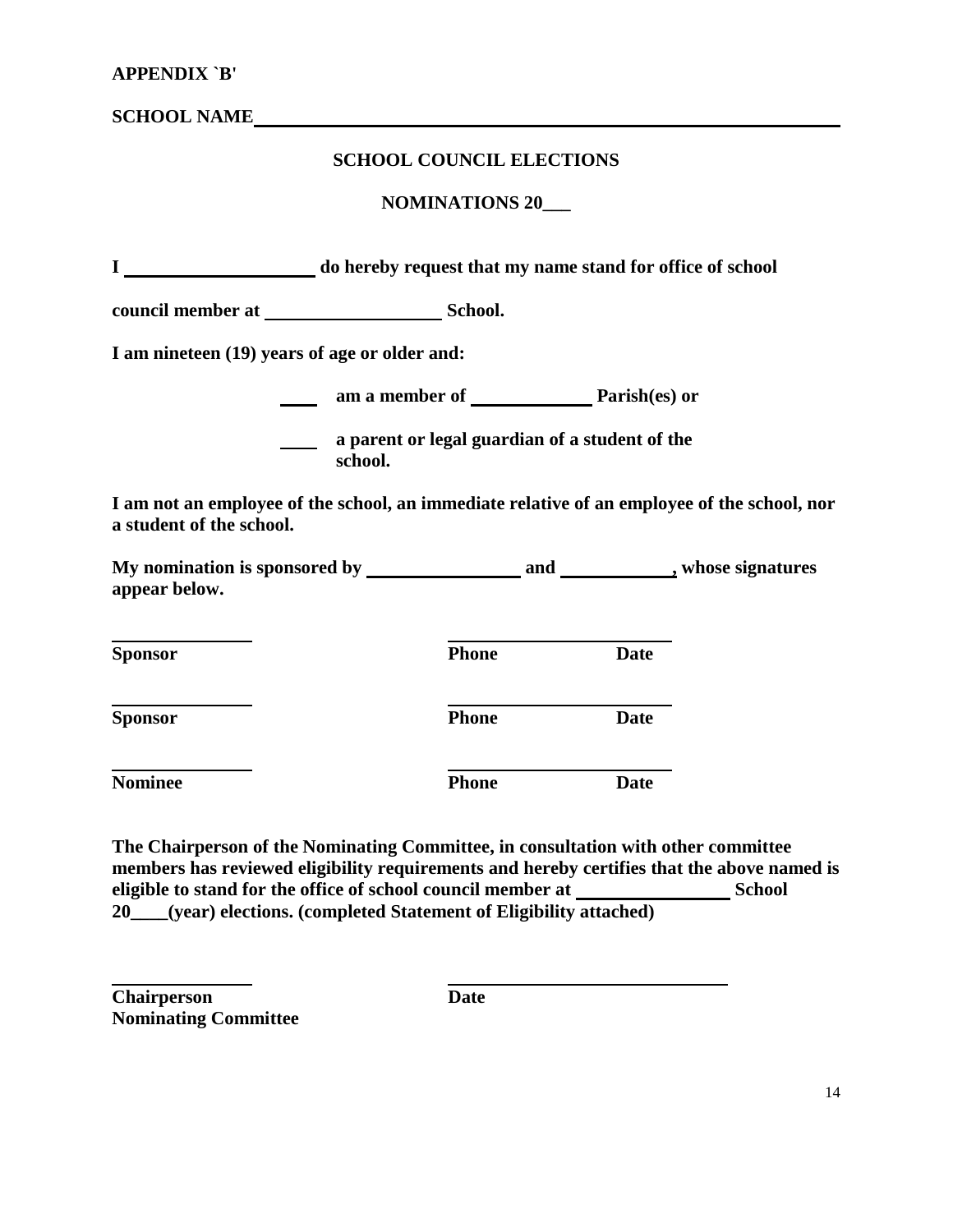## **Appendix 'B'**

## **STATEMENT OF ELIGIBILITY**

The Chairperson of the Nominating Committee and the Pastor, in consultation with

other committee members, has reviewed eligibility requirements and hereby certify

that is eligible to stand for the office of School Council

Member at  $School - 20$  elections.

 $\overline{a}$ Chairperson Date Nominating Committee

 $\overline{a}$ Pastor (or Priest's Representative) Date

To be attached to Nomination Form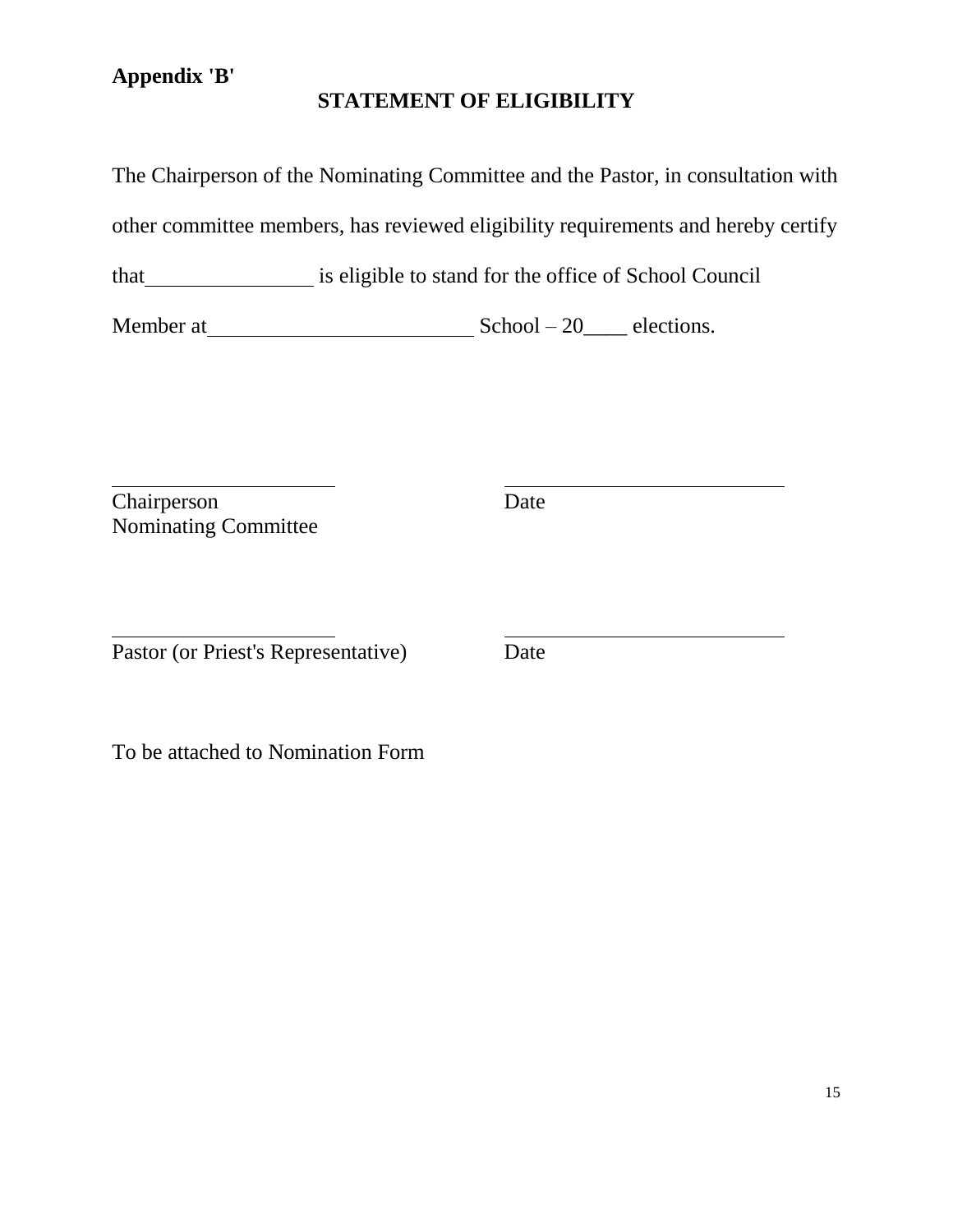## **APPENDIX `C'**

### **SAMPLE**

# **SCHOOL NAME**

## **VOTING BALLOT (Example)**

### **SCHOOL COUNCIL ELECTIONS – 20\_\_\_\_ MARK YOUR BALLOT WITH AN `X' A MAXIMUM OF \_\_\_\_\_\_ CANDIDATES**

| <b>NAME</b> |  |
|-------------|--|
| <b>NAME</b> |  |
| <b>NAME</b> |  |
| <b>NAME</b> |  |
| <b>NAME</b> |  |
| <b>NAME</b> |  |
| <b>NAME</b> |  |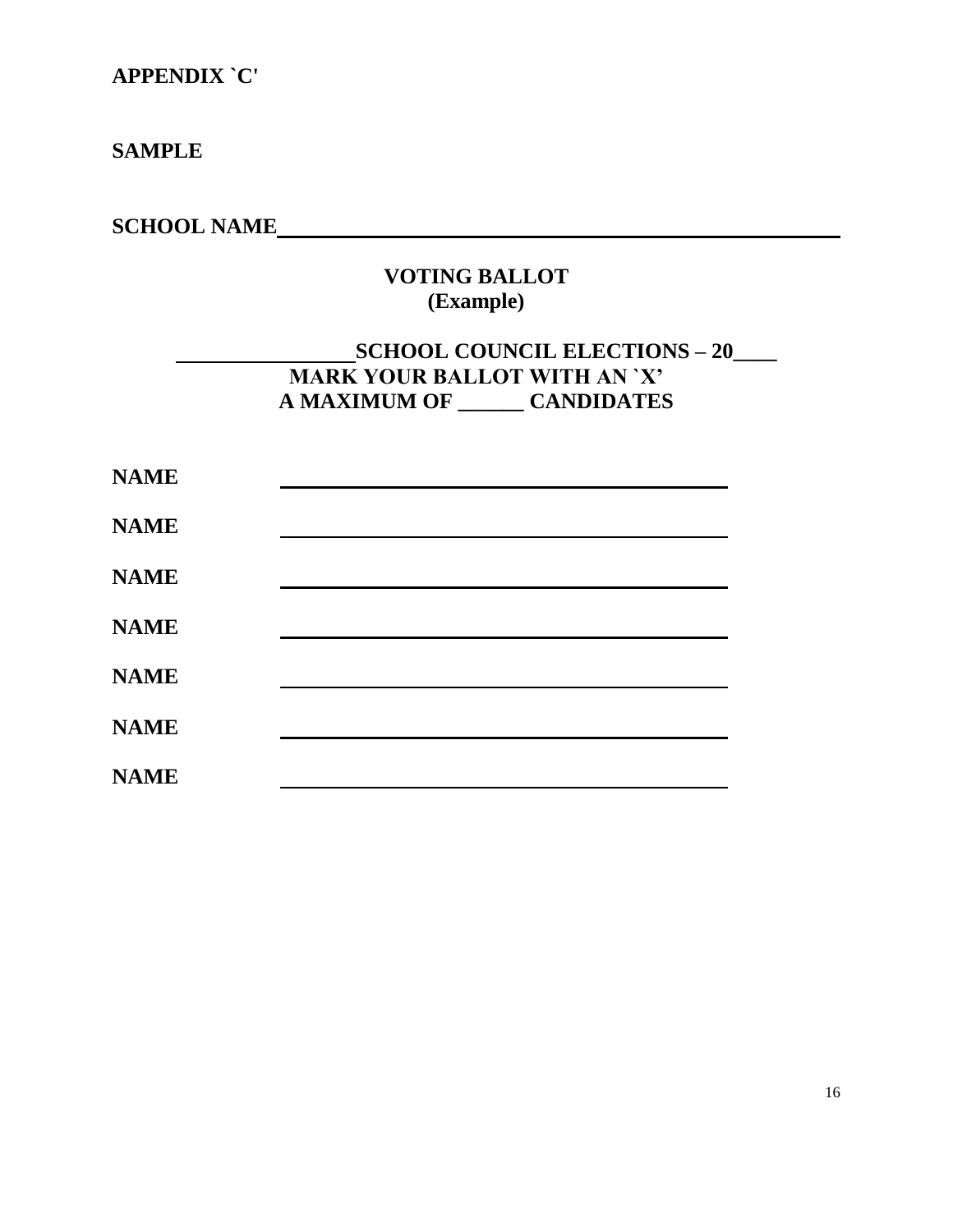# **APPENDIX 'D'**

# **SAMPLE**

**SCHOOL NAME**

## **SCRUTINEER'S TALLY SHEET**

| <b>NOMINEES</b> |  |
|-----------------|--|
| <b>TOTAL</b>    |  |
|                 |  |

| e.g. Name 1   | VVVVVVVVVV | 10 |
|---------------|------------|----|
| <b>Name 2</b> | JJJJJJ JJ  |    |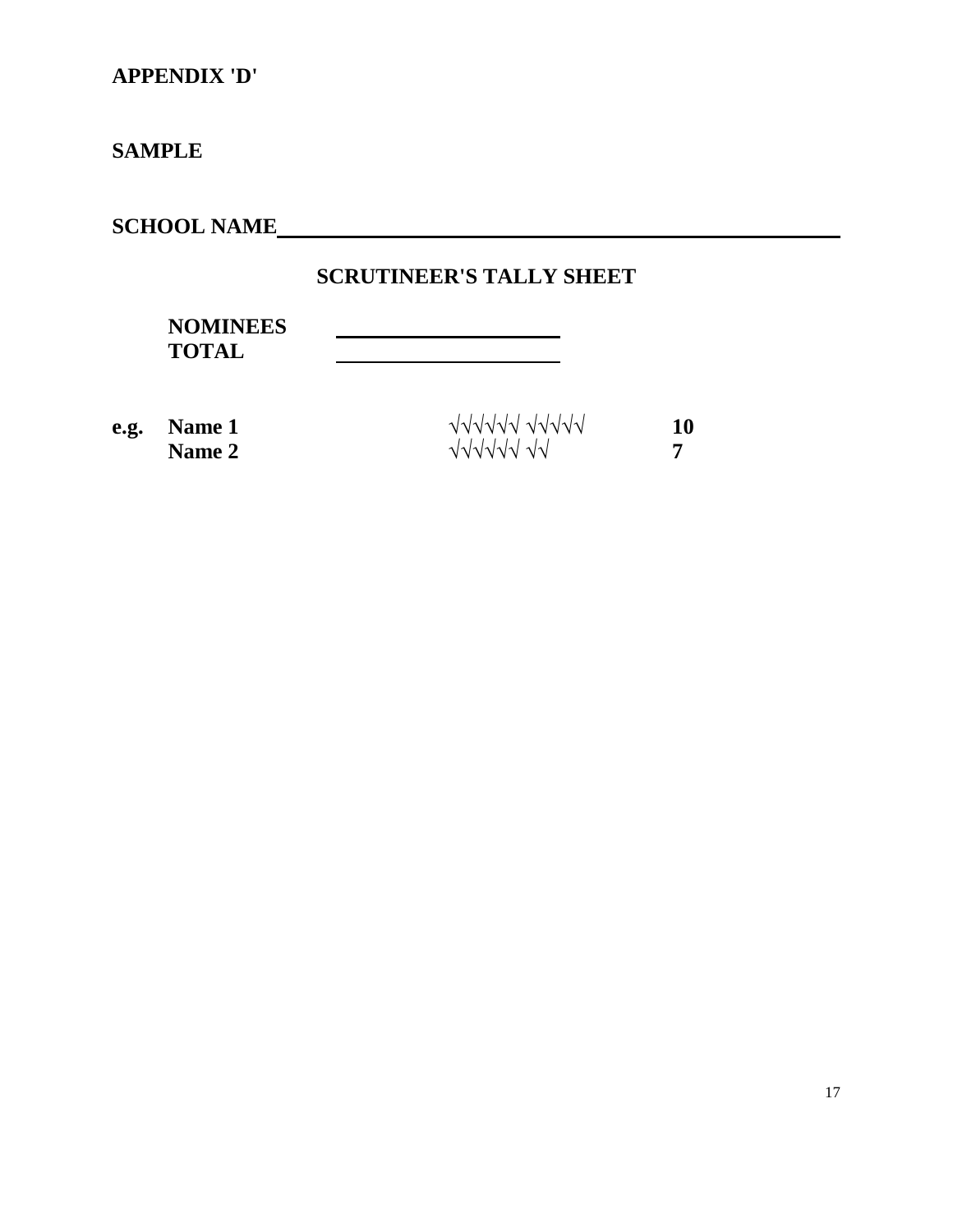#### **E. COUNCIL MEMBER PROFILE GRID**

Council members put an X in appropriate column

| <b>CURRENT MEMBERS</b>         |  |  |  | $\ast$ | $\ast$ | $\ast$ |
|--------------------------------|--|--|--|--------|--------|--------|
| KNOWLEDGE/EXPERIENCE           |  |  |  |        |        |        |
| <b>Educational Process</b>     |  |  |  |        |        |        |
| Human Resources                |  |  |  |        |        |        |
| <b>Financial Resources</b>     |  |  |  |        |        |        |
| <b>Community Resources</b>     |  |  |  |        |        |        |
| <b>EXPERTISE IN:</b>           |  |  |  |        |        |        |
| Legal Affairs                  |  |  |  |        |        |        |
| Personnel Management           |  |  |  |        |        |        |
| Financial Management           |  |  |  |        |        |        |
| <b>Fund Raising</b>            |  |  |  |        |        |        |
| Development Programs           |  |  |  |        |        |        |
| Public/Community Relations     |  |  |  |        |        |        |
| Field of Planning              |  |  |  |        |        |        |
| Marketing                      |  |  |  |        |        |        |
| Publications                   |  |  |  |        |        |        |
| <b>INFLUENCE WITH:</b>         |  |  |  |        |        |        |
| The Business Community         |  |  |  |        |        |        |
| The Financial Community        |  |  |  |        |        |        |
| The Media                      |  |  |  |        |        |        |
| The Government                 |  |  |  |        |        |        |
| Other Non-profit organizations |  |  |  |        |        |        |
| The Church Community           |  |  |  |        |        |        |

From National Association of Boards of Catholic Education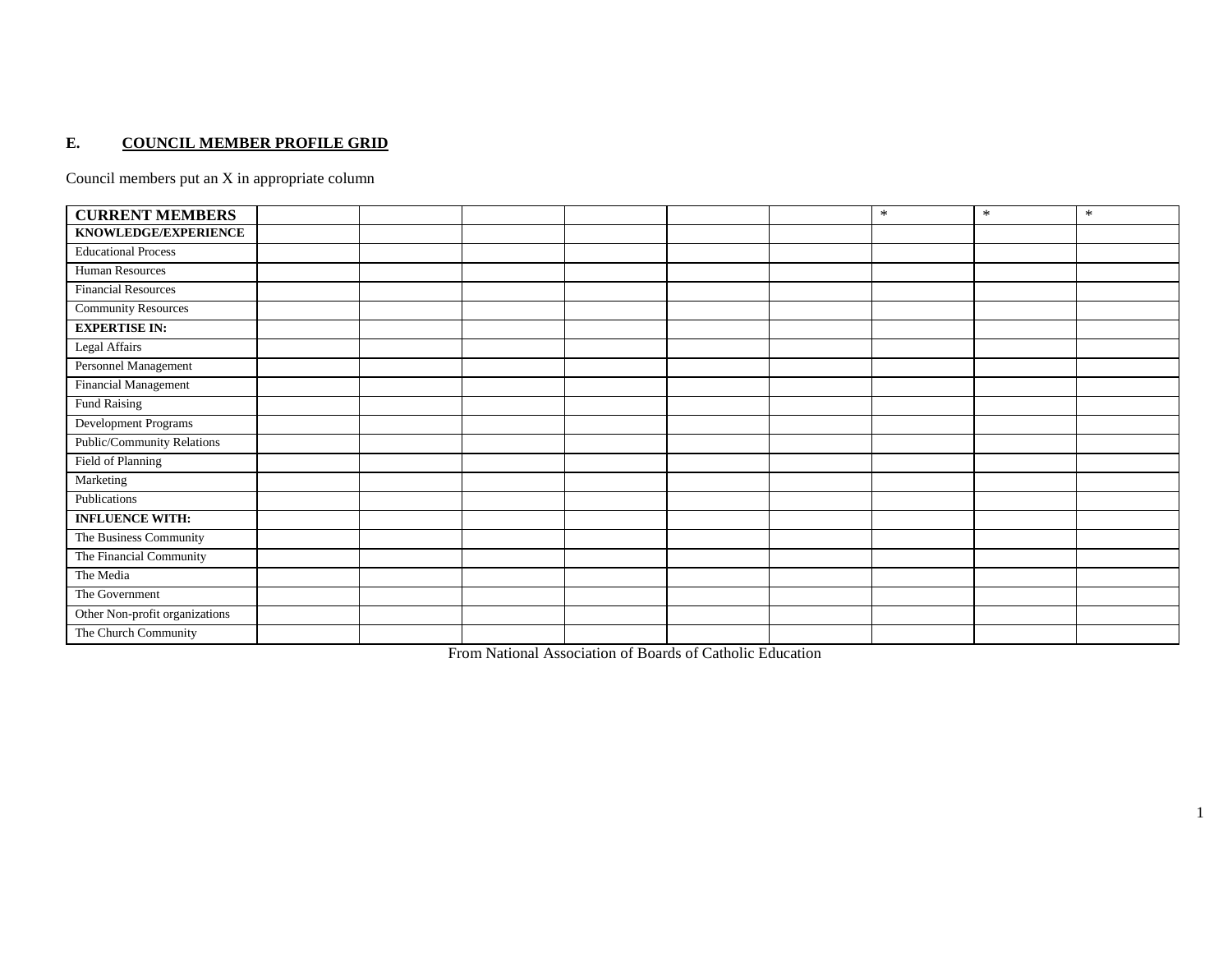# **CATHOLIC INDEPENDENT SCHOOLS, DIOCESE OF VICTORIA**

# **II. PROCEDURES FOR NOMINATIONS AND ELECTIONS**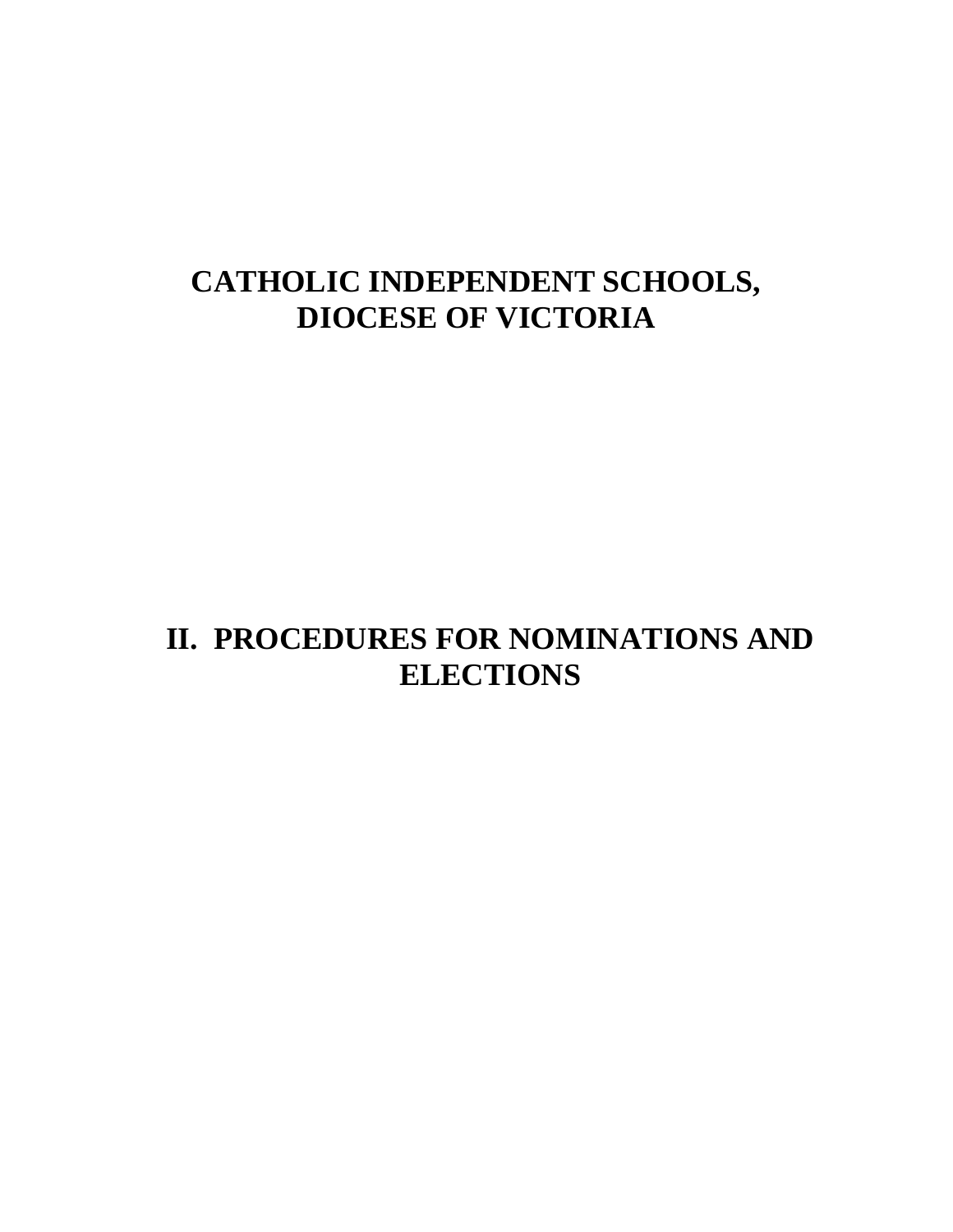# **PROCEDURES FOR NOMINATIONS AND ELECTIONS**

# **A. PRIOR TO THE ANNUAL PUBLIC MEETING**

The Local School Council shall appoint a Nominating Committee which shall be composed of:

- the chairperson (who shall be an elected council member)
- the Pastor (or priests' representative at St. Andrew's High School)
- two other appointees

The appointed members need not be council members but must be eligible voters. Ideal members are people who are active in their parish and know members of the parish(es) and their background.

# **B. DUTIES OF THE NOMINATING COMMITTEE**

These fall under headings: General Duties

- review Local School Councils "Called to Serve", "Mission and Mandate" and the CISDV Local School Council By Laws
- seek out suitable candidates and solicit their candidacy
- publicize elections and election process
- receive completed nomination forms
- review all nomination forms for eligibility

## Specific Duties

- set and publicize in parish(es) and school the date, time and location of the Annual Public Meeting
- make known that any persons eligible to vote may nominate candidates to the Council by following the following procedures:
	- 1. Nominations must be submitted in writing on prescribed nomination forms and signed by the nominee. Prior to the completion of the form a member of the nominating committee must review the information package with both candidates and those nominating them.
	- 2. The nomination forms must be co-signed by two other eligible voters.
	- 3. The nomination form must be received by the Nominating Committee **three weeks** prior to the annual meeting. The final date for receiving nominations should be clearly stated on the nomination form.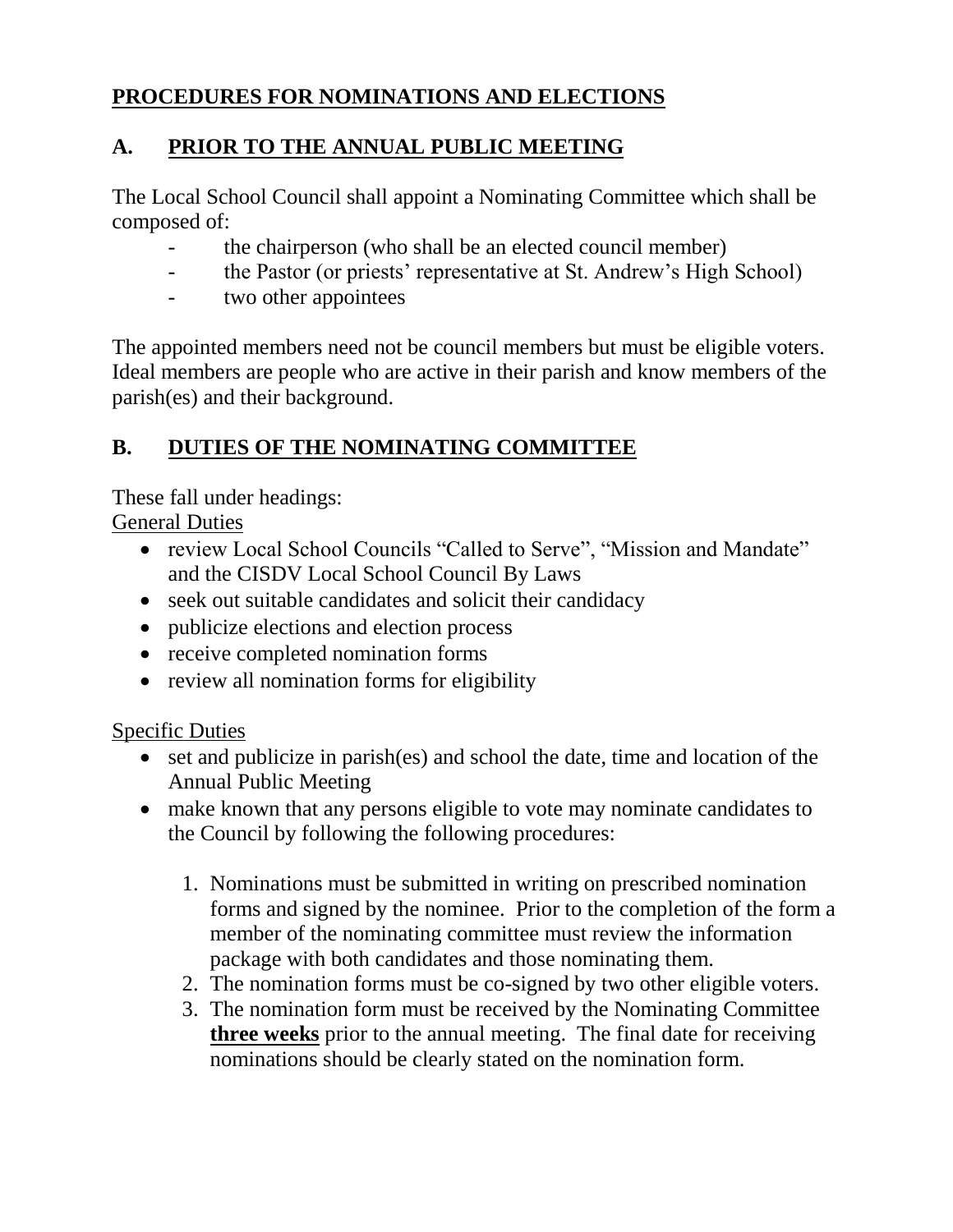- 4. Nominating Committee must ensure all eligibility requirements are met and a Statement of Eligibility must be signed by the committee chairperson and parish priest. See 'Eligibility Requirements' in the candidate's package.
- 5. **Two weeks** prior to the date of the Annual Public Meeting, the slate of nominees shall be published through the school and the parish(es). Short biographical sketches of nominees should also be circulated.
- 6. The pastor (or Priest's representative at St. Andrew's High School) is responsible for contacting all nominees to verify that they have an understanding of, and a commitment to, Catholic education.

## **C. AT THE ANNUAL PUBLIC MEETING**

- \* Candidates may give a brief speech or have a statement read on their behalf.
- \* Voting shall be by secret ballot on prepared numbered ballots. Each voter shall be entitled to one ballot; name, address and parish (or "parent" for parents of other faiths).
- \* Nominating Committee shall appoint scrutineers to count and record votes.
- \* In the event of a tie new ballots shall be issued for tied candidates only and the candidate with the largest number of votes on this ballot shall be declared the winner.
- N.B. Additional copies of the candidate's information package can be made as required.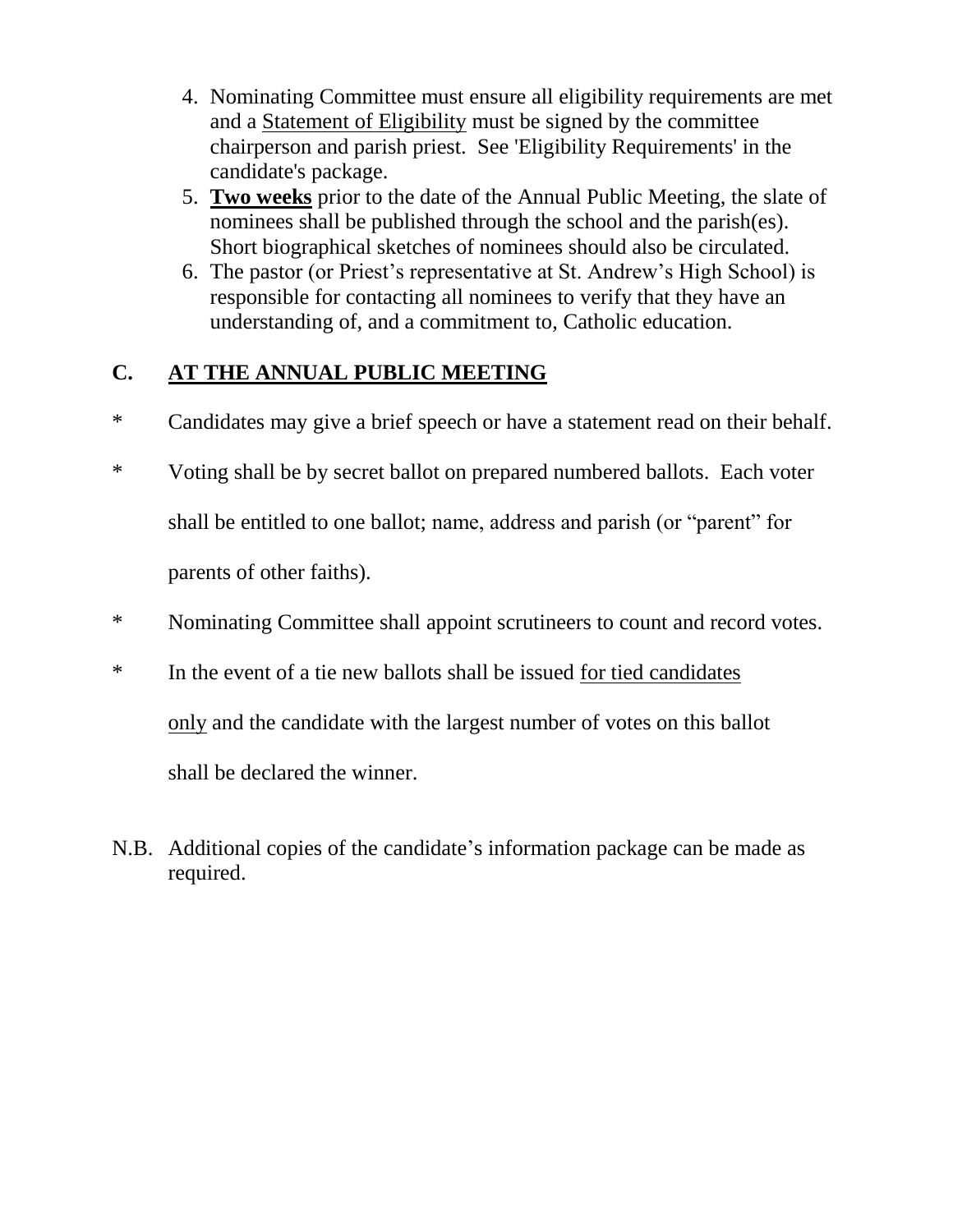# **CATHOLIC INDEPENDENT SCHOOLS, DIOCESE OF VICTORIA**

# **III. INFORMATION FOR SCHOOL COUNCIL CANDIDATES**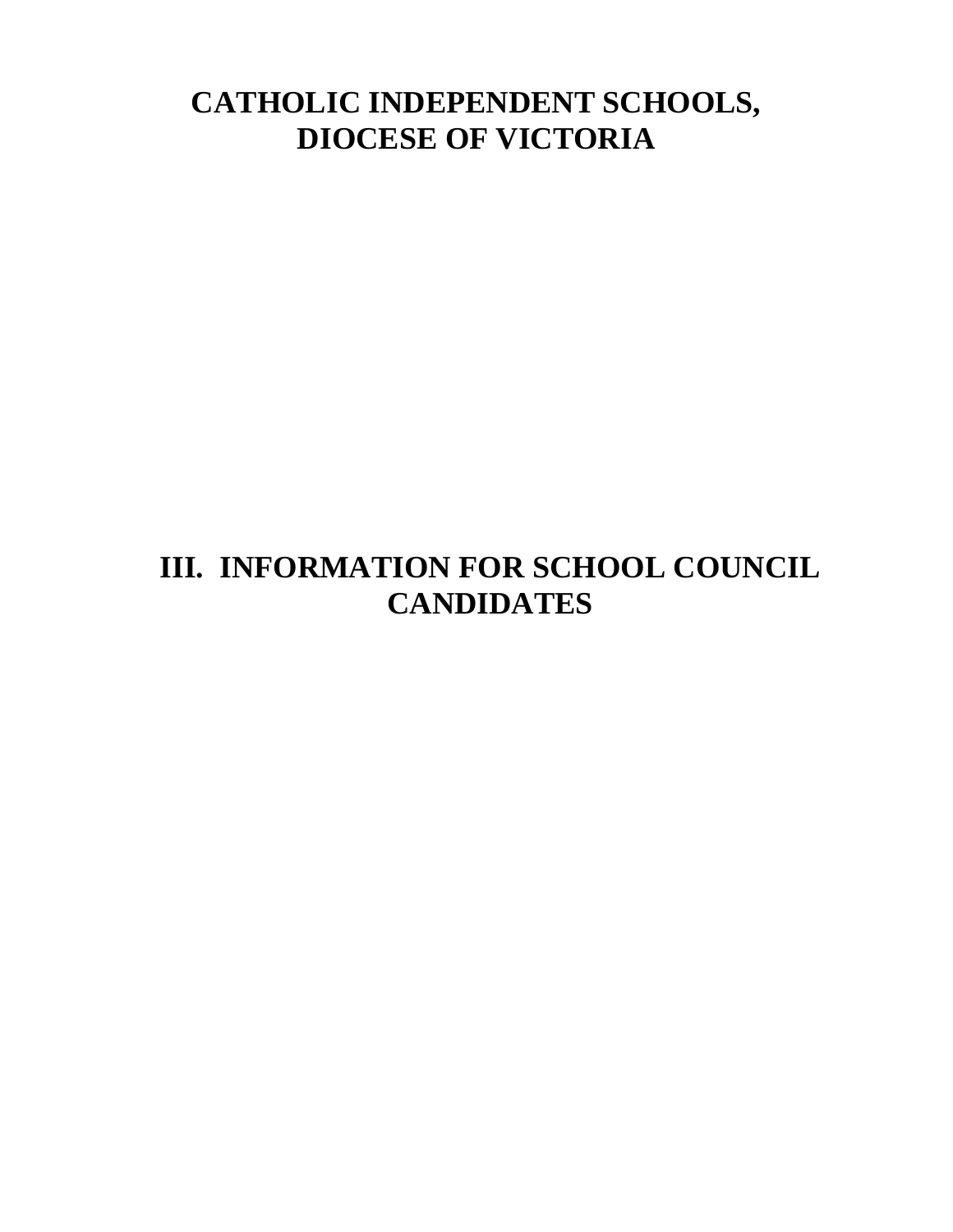## **III. INFORMATION FOR CANDIDATES TO LOCAL CATHOLIC SCHOOL COUNCILS**

## **A. INTRODUCTION**

This brochure provides information for people willing to serve on local Catholic school councils within the diocese of Victoria.

Service on a Catholic school council is an important ministry within our diocese as it involves accepting the responsibility for providing quality Catholic education to young people in our schools.

Catholic schools are communities of faith striving to live out the Good News of Jesus Christ and school council members contribute to this by

*"fostering the full moral and educational development of our children within the framework of a Catholic environment and philosophy, and encouraging the development of true Christian values".*

> (School Council By-Laws Called To Serve)

# **B. ELIGIBILITY REQUIREMENTS**

The following are minimum requirements for candidates for a school council:

- \* be a credible witness of the Catholic faith to the school and beyond (in the case of those who are not Roman Catholic, the expectation is that the person is supportive of the tenets of the Catholic faith)
- \* genuine interest in Catholic education/schools
- \* ability to work effectively with others in achieving consensus in decisions for the good of the entire school community
- \* ability and willingness to make necessary and substantial time commitment for thought and study as well as for meetings and related board activities
- \* willingness to maintain high levels of integrity and confidentiality
- \* willingness to attend periodic in-service programs
- \* willingness to support school/diocesan philosophy and mission
- \* have a sense of vision for the school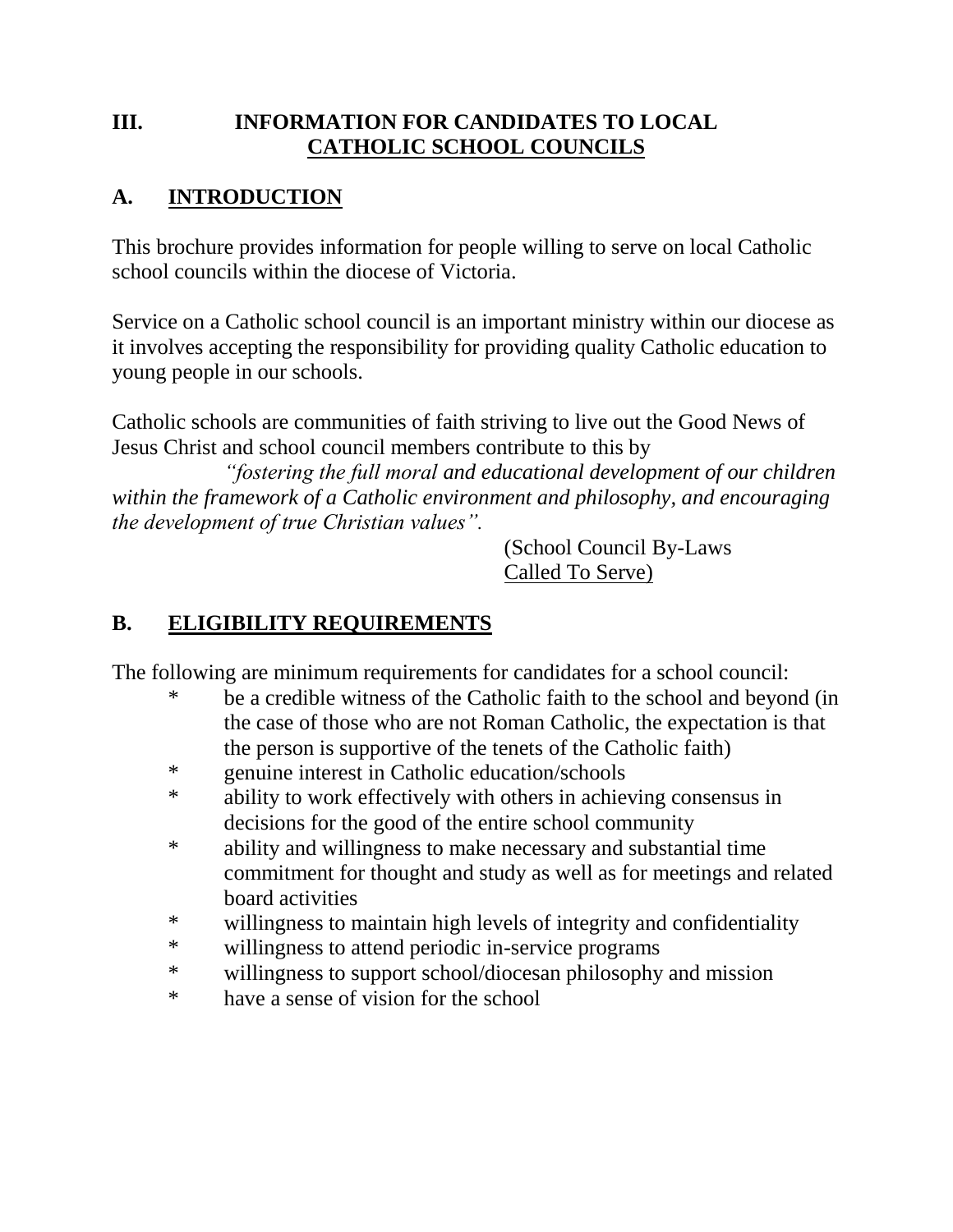Candidates are asked to provide the following information (verbally or in writing) to the Nomination Committee:

### **Biographical sketch**

name family parish membership diocesan/parish/civic involvement occupation

### **Statement of candidacy**

vision for the school talents, expertise available to the council willingness to give time, talent, energy to the membership

## **C. TIME COMMITMENT**

Most people today have busy schedules involving work and family and only have a limited time available for other activities. Local school council members are required to attend monthly council meetings and one of the council committees. Council in-services and retreats are organized for members - usually one or two per year. These are usually planned for a Saturday. There are opportunities for further involvement for those with the time, interest and talents in specific areas.